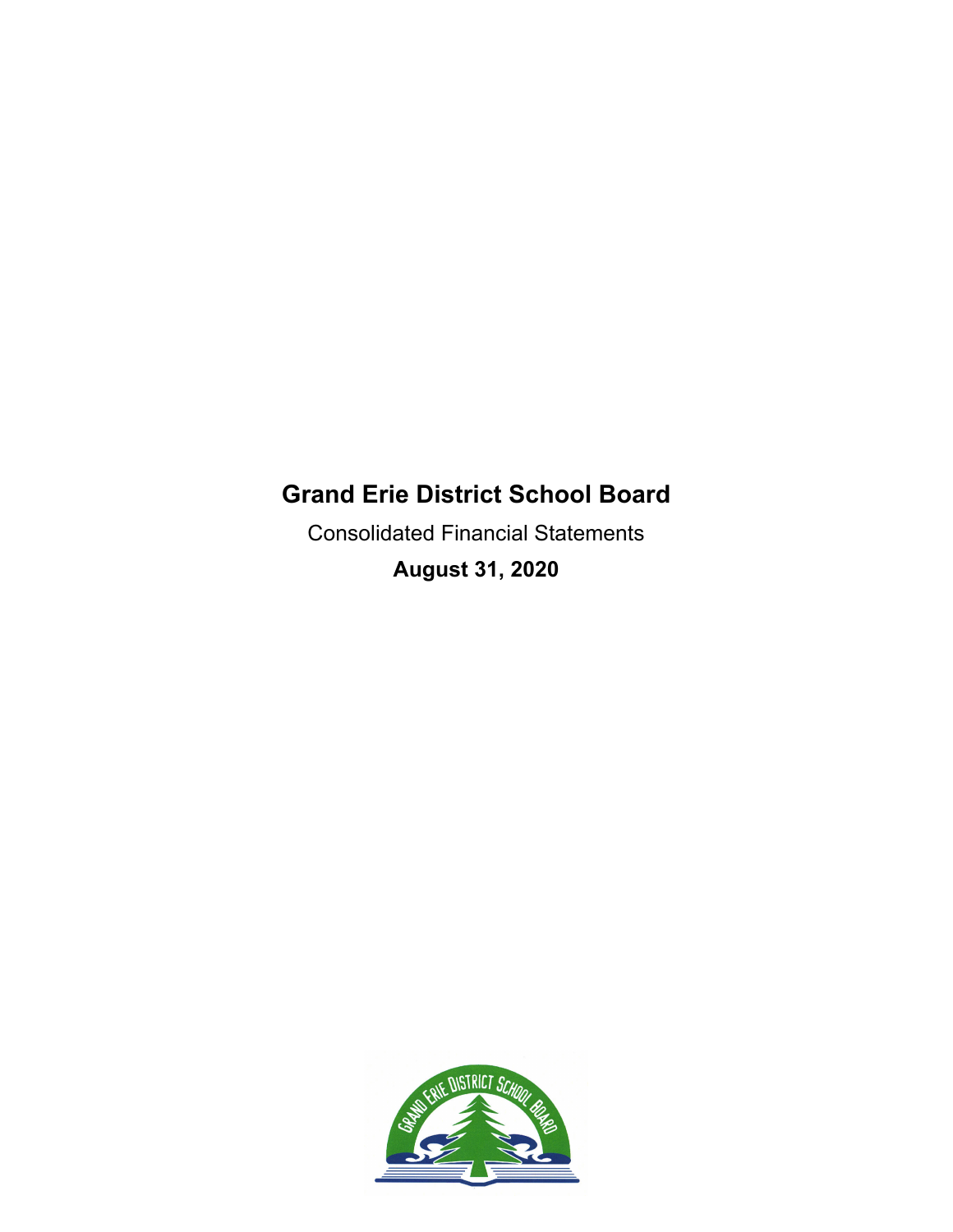# **Grand Erie District School Board Index to Consolidated Financial Statements August 31, 2020**

|                                                     | Page     |
|-----------------------------------------------------|----------|
| MANAGEMENT'S RESPONSIBILITY FOR FINANCIAL REPORTING | 2        |
| <b>INDEPENDENT AUDITOR'S REPORT</b>                 | $3 - 4$  |
| CONSOLIDATED FINANCIAL STATEMENTS                   |          |
| <b>Consolidated Statement of Financial Position</b> | 5        |
| <b>Consolidated Statement of Operations</b>         | 6        |
| <b>Consolidated Statement of Cash Flow</b>          | 7        |
| Consolidated Statement of Change in Net Debt        | 8        |
| Notes to Consolidated Financial Statements          | $9 - 25$ |

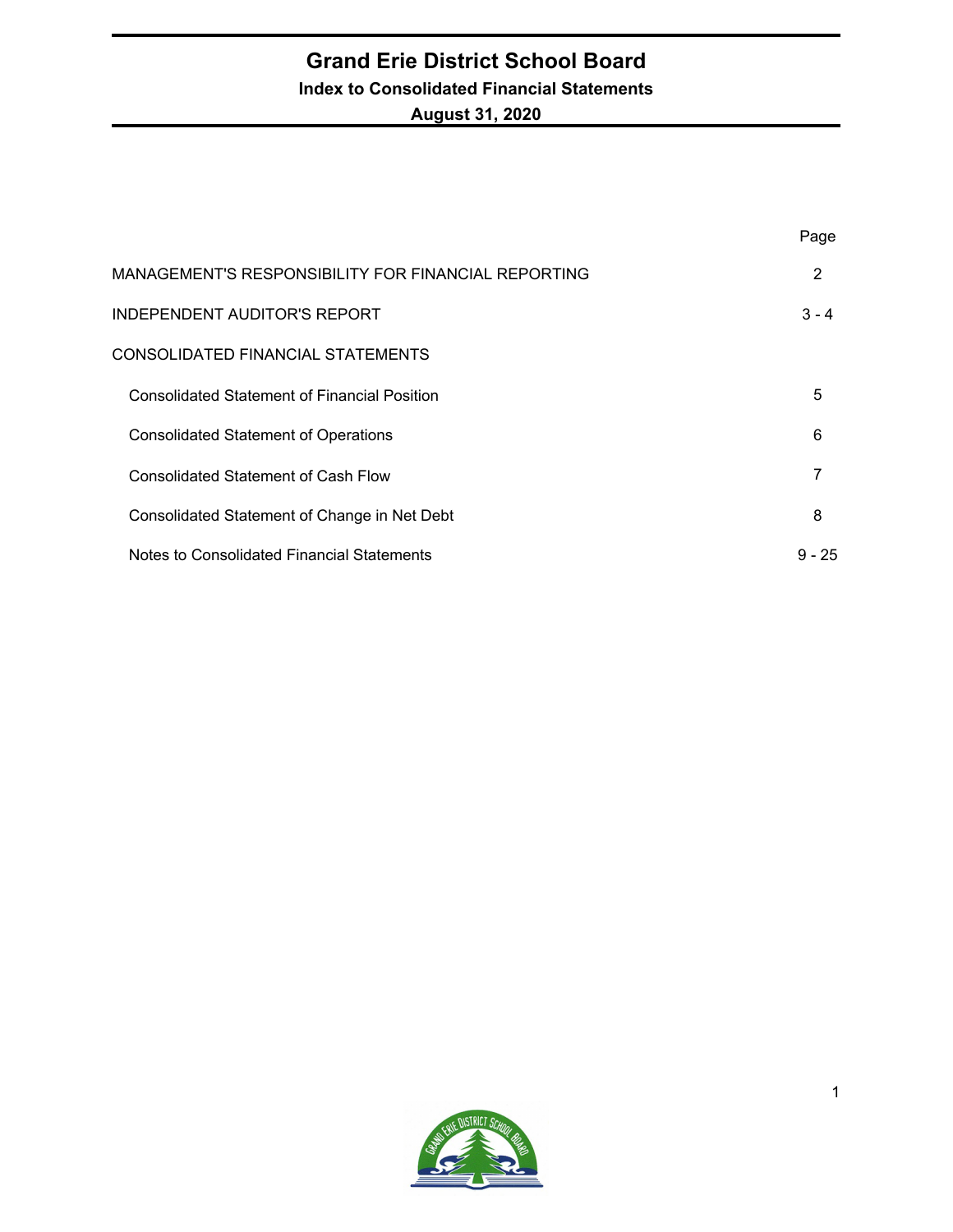# **MANAGEMENT'S RESPONSIBILITY FOR FINANCIAL REPORTING**

The accompanying consolidated financial statements for the Grand Erie District School Board (the Board) are the responsibility of the Board's management and have been prepared in accordance with the Financial Administration Act, supplemented by Ontario Ministry of Education memorandum 2004:B2 and Ontario Regulation 395/11 of the Financial Administration Act as described in Note 1 to the consolidated financial statements, except for the qualified opinion regarding the completeness of revenue with respect to the school fundraising activities.

The preparation of consolidated financial statements necessarily involves the use of estimates based on management's judgment, particularly when transactions affecting the current accounting period cannot be finalized with certainty until future periods.

Board management maintains a system of internal controls designed to provide reasonable assurance that assets are safeguarded, transactions are properly authorized and recorded in compliance with legislative and regulatory requirements, and Board policies and reliable financial information is available on a timely basis for preparation of the consolidated financial statements. These systems are monitored and evaluated by management.

The Audit Committee of the Board meets with the external auditors to review the consolidated financial statements and discuss any significant financial reporting or internal control matters prior to the Board's approval of the consolidated financial statements.

The consolidated financial statements have been audited by Millard, Rouse and Rosebrugh LLP, independent external auditors appointed by the Board. The accompanying Independent Auditors' Report outlines their responsibilities, the scope of their examination, and their opinion on the Board's consolidated financial statements.

JoAnna Roberto, Director of Education **Rafal Wyszynski, Superintendent of** 

Business & Treasurer

Brantford, Ontario November 09, 2020

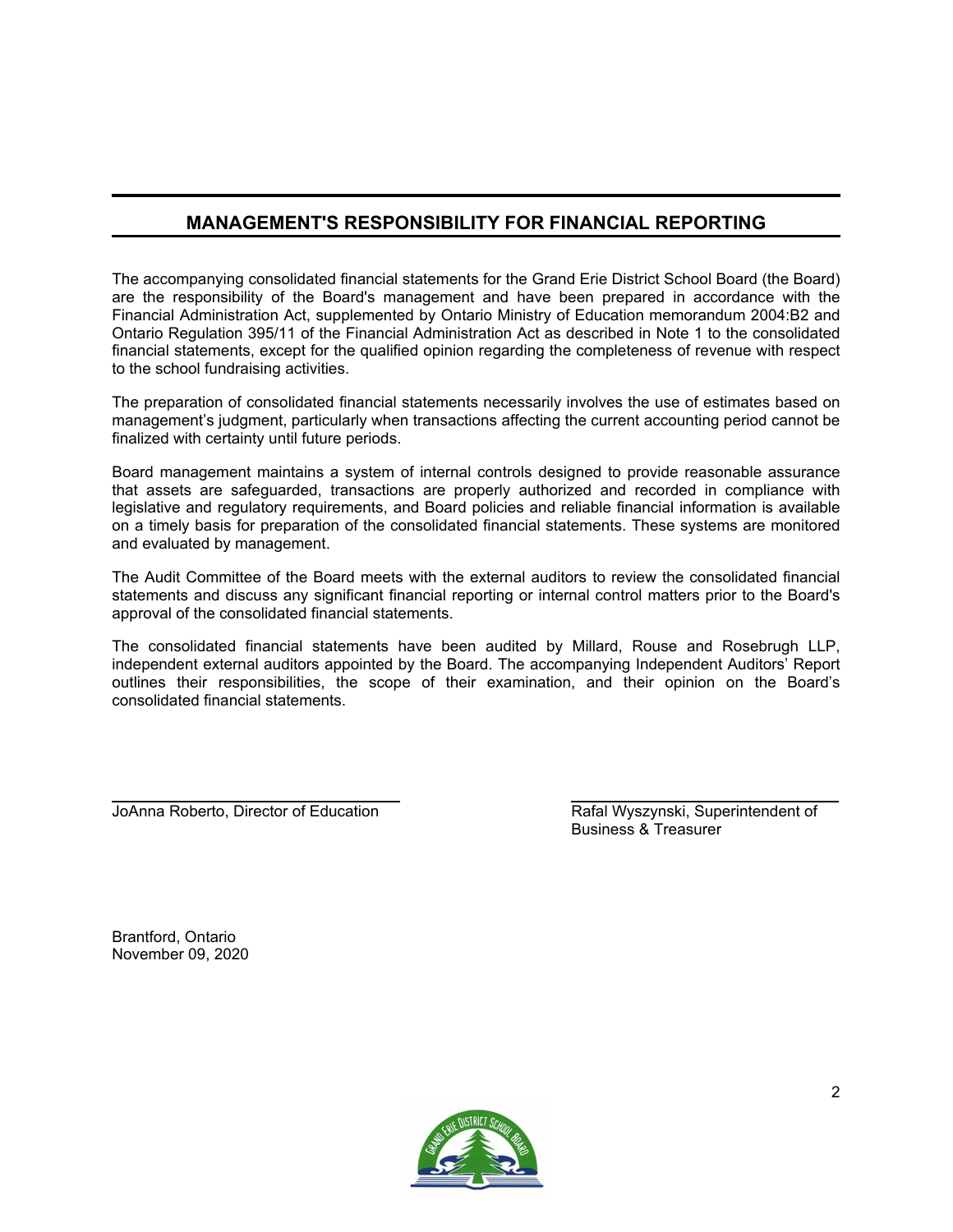# **INDEPENDENT AUDITOR'S REPORT**

To the Board of Trustees of Grand Erie District School Board

#### *Qualified Opinion*

We have audited the consolidated financial statements of Grand Erie District School Board (the Board), which comprise the consolidated statement of financial position as at August 31, 2020, and the consolidated statements of operations, changes in net debt, and cash flow for the year then ended, and notes to the consolidated financial statements, including a summary of significant accounting policies (collectively referred to as the financial statements).

In our opinion, except for the possible effects of the matter described in the *Basis for Qualified Opinion* section of our report, the accompanying consolidated financial statements present fairly, in all material respects, the financial position of the Board as at August 31, 2020, and the results of its operations and its cash flow for the year then ended, in accordance with the basis of accounting described in Note 1 to the consolidated financial statements.

#### *Basis for Qualified Opinion*

In common with many school boards, individual schools derive revenue from fundraising activities the completeness of which is not susceptible to satisfactory audit verification. Accordingly, verification of these revenues was limited to the amounts recorded in the records of the Board. Therefore, we were not able to determine whether any adjustments might be necessary to school fundraising revenue, annual surplus, and cash flows from operations for the year ended August 31, 2020, financial assets and accumulated surplus as at August 31, 2020. Our audit opinion on the consolidated financial statements for the year ended August 31, 2019, was modified accordingly because of the possible effects of this limitation of scope.

We conducted our audit in accordance with Canadian Generally Accepted Auditing Standards. Our responsibilities under those standards are further described in the *Auditor's Responsibilities for the Audit of the Consolidated Financial Statements* section of our report. We are independent of the Board in accordance with the ethical requirements that are relevant to our audit of the consolidated financial statements in Canada, and we have fulfilled our other ethical responsibilities in accordance with those requirements. We believe that the audit evidence we have obtained is sufficient and appropriate to provide a basis for our qualified audit opinion.

#### *Emphasis of Matter*

Without modifying our opinion, we draw attention to Note 1 to the consolidated financial statements, which describes the basis of accounting used in the preparation of these consolidated financial statements and the significant differences between such basis of accounting and Canadian Public Sector Accounting Standards. As a result, the financial statements may not be suitable for another purpose.

#### *Responsibilities of Management and Those Charged with Governance for the Consolidated Financial Statements*

Management is responsible for the preparation and fair presentation of the consolidated financial statements in accordance with the basis of accounting described in Note 1 to the consolidated financial statements, and for such internal control as management determines is necessary to enable the preparation of consolidated financial statements that are free from material misstatement, whether due to fraud or error.

In preparing the consolidated financial statements, management is responsible for assessing the Board's ability to continue as a going concern, disclosing, as applicable, matters relating to going concern and using the going concern basis of accounting unless management either intends to liquidate the Board or to cease operations, or has no realistic alternative but to do so.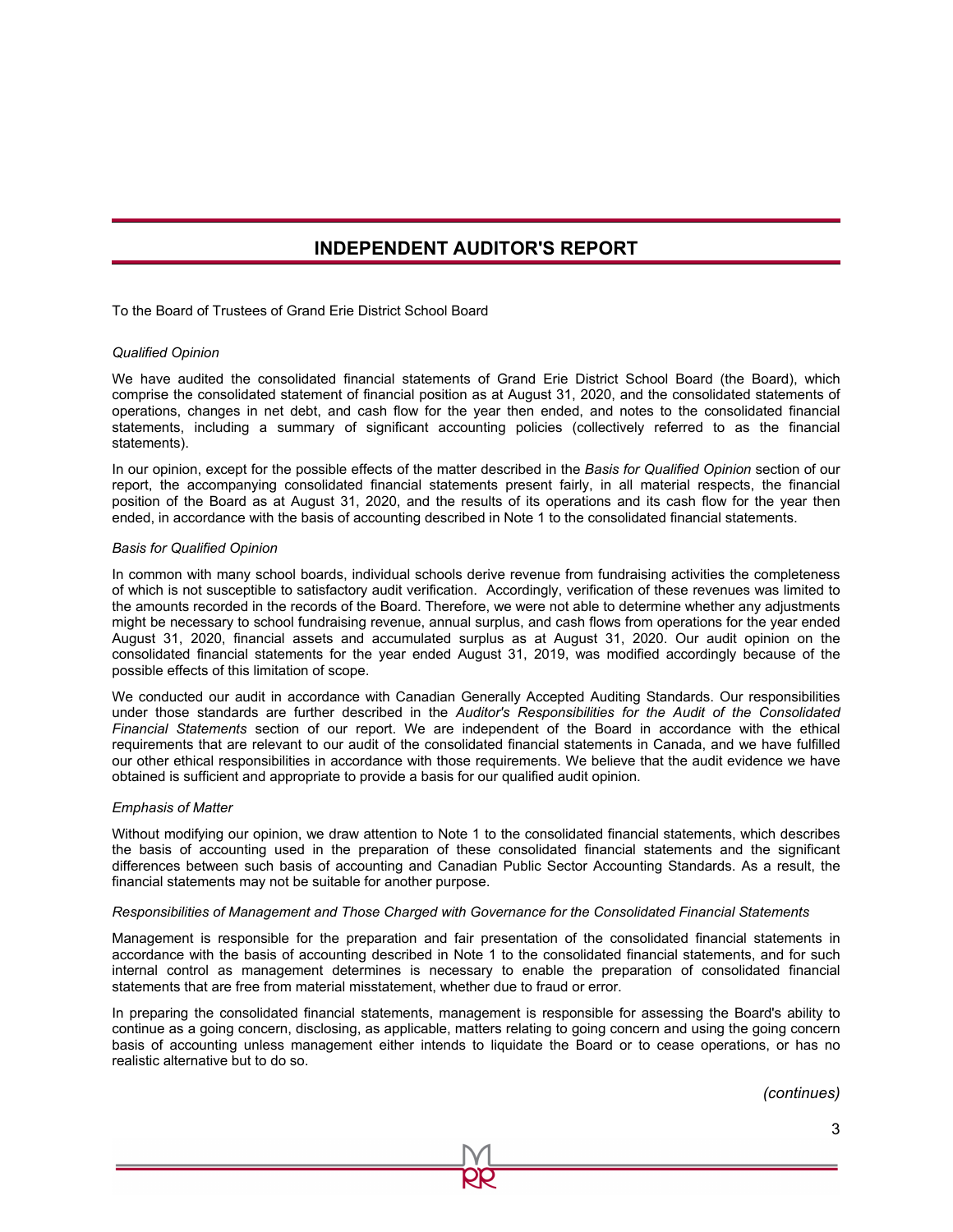#### Independent Auditor's Report to the Board of Trustees of Grand Erie District School Board *(continued)*

Those charged with governance are responsible for overseeing the Board's financial reporting process.

#### *Auditor's Responsibilities for the Audit of the Consolidated Financial Statements*

Our objectives are to obtain reasonable assurance about whether the consolidated financial statements as a whole are free from material misstatement, whether due to fraud or error, and to issue an auditor's report that includes our opinion. Reasonable assurance is a high level of assurance, but is not a guarantee that an audit conducted in accordance with Canadian Generally Accepted Auditing Standards will always detect a material misstatement when it exists. Misstatements can arise from fraud or error and are considered material if, individually or in the aggregate, they could reasonably be expected to influence the economic decisions of users taken on the basis of these consolidated financial statements. As part of an audit, in accordance with Canadian Generally Accepted Auditing Standards, we exercise professional judgment and maintain professional skepticism throughout the audit. We also:

- Identify and assess the risks of material misstatement of the consolidated financial statements, whether due to fraud or error, design and perform audit procedures responsive to those risks, and obtain audit evidence that is sufficient and appropriate to provide a basis for our opinion. The risk of not detecting a material misstatement resulting from fraud is higher than for one resulting from error, as fraud may involve collusion, forgery, intentional omissions, misrepresentations, or the override of internal control.
- Obtain an understanding of internal control relevant to the audit in order to design audit procedures that are appropriate in the circumstances, but not for the purpose of expressing an opinion on the effectiveness of the Board's internal control.
- Evaluate the appropriateness of accounting policies used and the reasonableness of accounting estimates and related disclosures made by management.
- Conclude on the appropriateness of management's use of the going concern basis of accounting and, based on the audit evidence obtained, whether a material uncertainty exists related to events or conditions that may cast significant doubt on the Board's ability to continue as a going concern. If we conclude that a material uncertainty exists, we are required to draw attention in our auditor's report to the related disclosures in the consolidated financial statements or, if such disclosures are inadequate, to modify our opinion. Our conclusions are based on the audit evidence obtained up to the date of our auditor's report. However, future events or conditions may cause the Board to cease to continue as a going concern.
- Evaluate the overall presentation, structure, and content of the consolidated financial statements, including the disclosures, and whether the consolidated financial statements represent the underlying transactions and events in a manner that achieves fair presentation.
- Obtain sufficient appropriate audit evidence regarding the financial information of the entities or business activities within the Group Entity to express an opinion on the financial statements. We are responsible for the direction, supervision, and performance of the group audit. We remain solely responsible for our audit opinion.

We communicate with those charged with governance regarding, among other matters, the planned scope and timing of the audit and significant audit findings, including any significant deficiencies in internal control that we identify during our audit.

Millard, Rouse - Rosebrugh LLP

**Millard, Rouse & Rosebrugh LLP**  November 9, 2020 Chartered Professional Accountants Simcoe, Ontario Licensed Public Accountants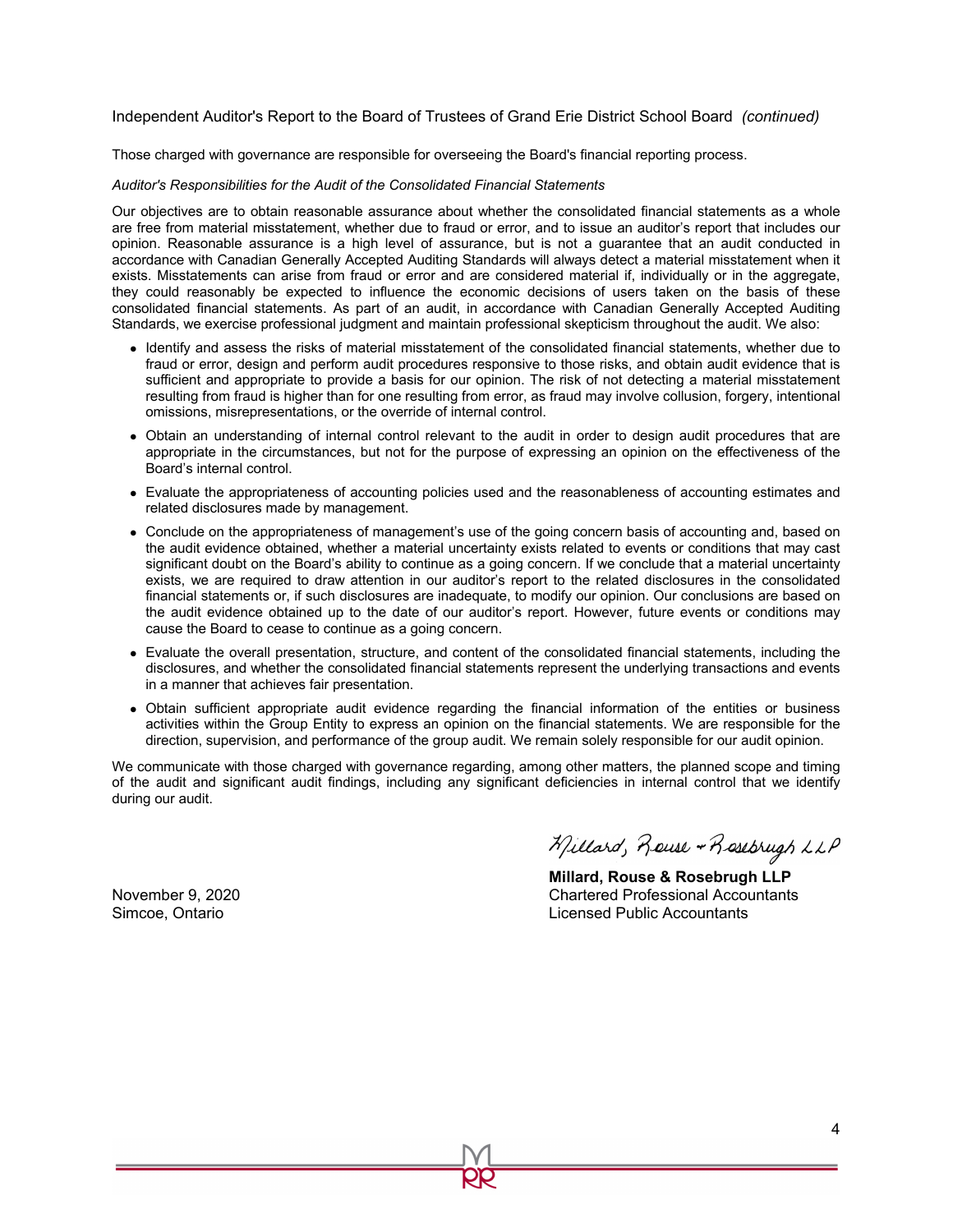# **Consolidated Statement of Financial Position**

**As at August 31, 2020**

|                                                        | 2020            | 2019             |
|--------------------------------------------------------|-----------------|------------------|
|                                                        |                 |                  |
| <b>Financial assets</b>                                |                 |                  |
| Cash and cash equivalents                              | \$11,052,304    | \$<br>4,620,818  |
| Accounts receivable (Note 2)                           | 35,393,810      | 14,934,921       |
| Accounts receivable - Government of Ontario (Note 3)   | 86,199,076      | 87,599,620       |
|                                                        | \$132,645,190   | \$107,155,359    |
| <b>Financial liabilities</b>                           |                 |                  |
| Temporary borrowing (Note 4)                           | \$              | 2,225,252<br>\$  |
| Accounts payable and accrued liabilities (Note 5)      | 40,133,250      | 18,184,930       |
| Deferred revenue (Note 6)                              | 7,635,218       | 4,752,607        |
| Deferred capital contributions (Note 7)                | 198,739,986     | 195, 103, 264    |
| Long-term debt (Note 8)                                | 75,009,457      | 79,138,378       |
| Retirement and other employee future benefits (Note 9) | 24,575,408      | 24,981,009       |
|                                                        | 346,093,319     | 324,385,440      |
|                                                        |                 |                  |
| Net debt                                               | (213, 448, 129) | (217, 230, 081)  |
| <b>Non-financial assets</b>                            |                 |                  |
| Prepaid expenses                                       | 2,769,735       | 1,626,790        |
| Inventories of supplies                                | 190,000         | 250,000          |
| Tangible capital assets (Note 10)                      | 215,804,389     | 214,441,846      |
|                                                        | 218,764,124     | 216,318,636      |
| Accumulated surplus (deficit) (Note 12)                | 5,315,995<br>S. | \$<br>(911, 445) |

# **ON BEHALF OF THE BOARD**

\_\_\_\_\_\_\_\_\_\_\_\_\_\_\_\_\_\_\_\_\_\_\_\_\_\_\_\_\_ *Chair of the Board*

\_\_\_\_\_\_\_\_\_\_\_\_\_\_\_\_\_\_\_\_\_\_\_\_\_\_\_\_\_ *Vice-Chair of the Board*

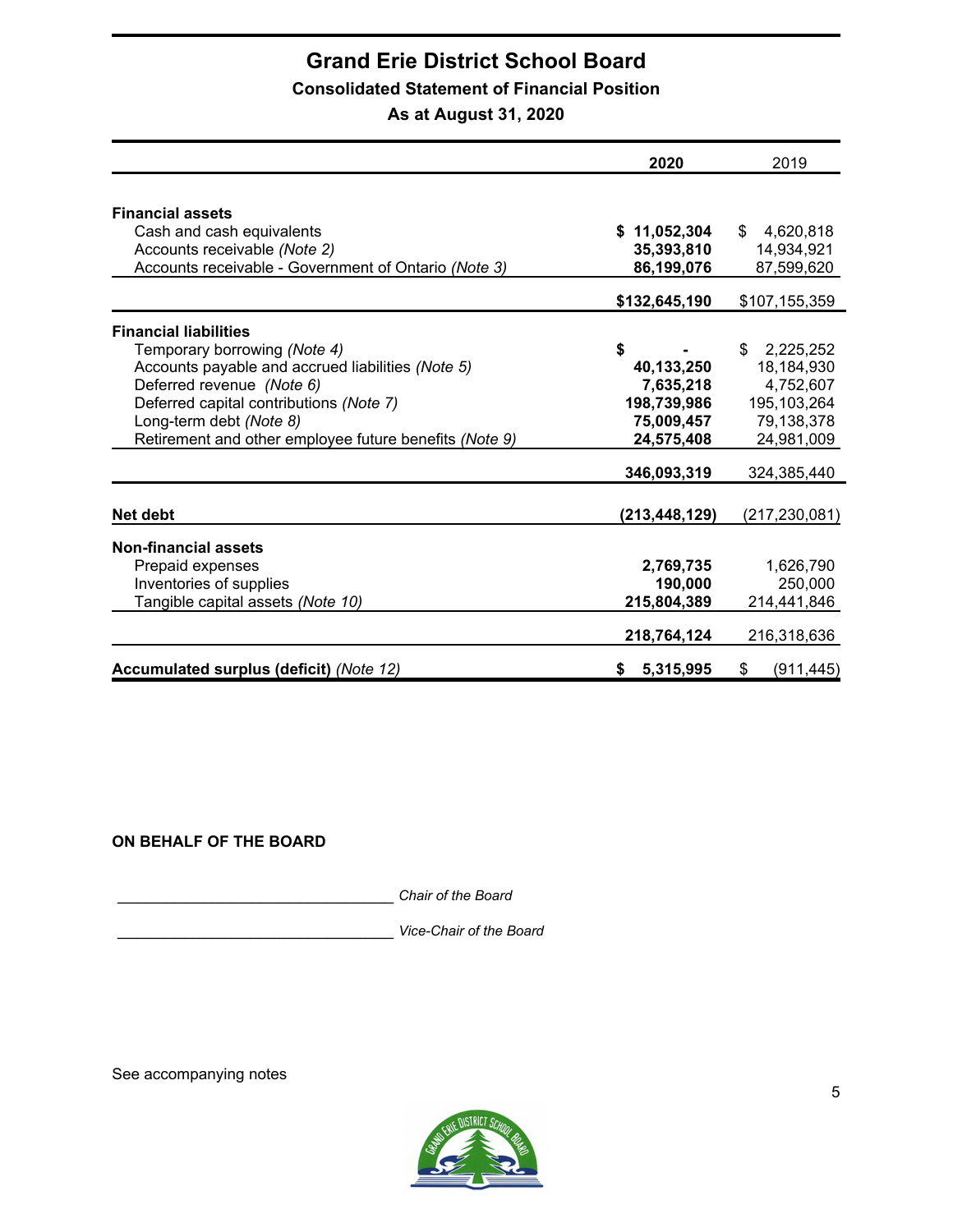**Consolidated Statement of Operations**

**Year ended August 31, 2020**

|                                              | <b>Budget</b><br>2020 | 2020              | 2019              |
|----------------------------------------------|-----------------------|-------------------|-------------------|
|                                              |                       |                   |                   |
| <b>REVENUE</b>                               |                       |                   |                   |
| Provincial grants - grants for student needs | 311,776,203<br>\$.    | 307,749,204<br>\$ | 314,309,927<br>\$ |
| Provincial grants - other                    | 2,041,146             | 4,504,404         | 5,602,324         |
| Federal grants and fees                      | 6,969,804             | 6,884,045         | 7,290,311         |
| Other revenue - school boards                | 210,000               | 220,202           | 275,675           |
| Other fees and revenue                       | 963,255               | 1,969,992         | 2,601,969         |
| School fundraising                           | 7,812,296             | 3,881,746         | 8,057,951         |
|                                              |                       |                   |                   |
|                                              | 329,772,704           | 325,209,593       | 338, 138, 157     |
|                                              |                       |                   |                   |
| <b>Expenses</b> (Note 13)                    |                       |                   |                   |
| Instruction                                  | 245,498,422           | 247,767,743       | 256,012,103       |
| Administration                               | 7,469,115             | 8,321,409         | 7,788,475         |
| Transportation                               | 12,688,500            | 12,297,225        | 12,929,172        |
| Pupil accommodation                          | 49,422,702            | 44,716,546        | 45,252,704        |
| Other                                        | 2,048,548             | 2,050,512         | 2,221,632         |
| School funded activities                     | 7,484,268             | 3,828,718         | 8,083,298         |
|                                              |                       |                   |                   |
|                                              | 324,611,555           | 318,982,153       | 332,287,384       |
| <b>ANNUAL SURPLUS</b>                        | 5,161,149             | 6,227,440         | 5,850,773         |
| Deficit - beginning of year                  | (474,448)             | (911, 445)        | (6, 762, 218)     |
| <b>SURPLUS (DEFICIT) - END OF YEAR</b>       | \$<br>4,686,701       | 5,315,995<br>S    | \$<br>(911, 445)  |

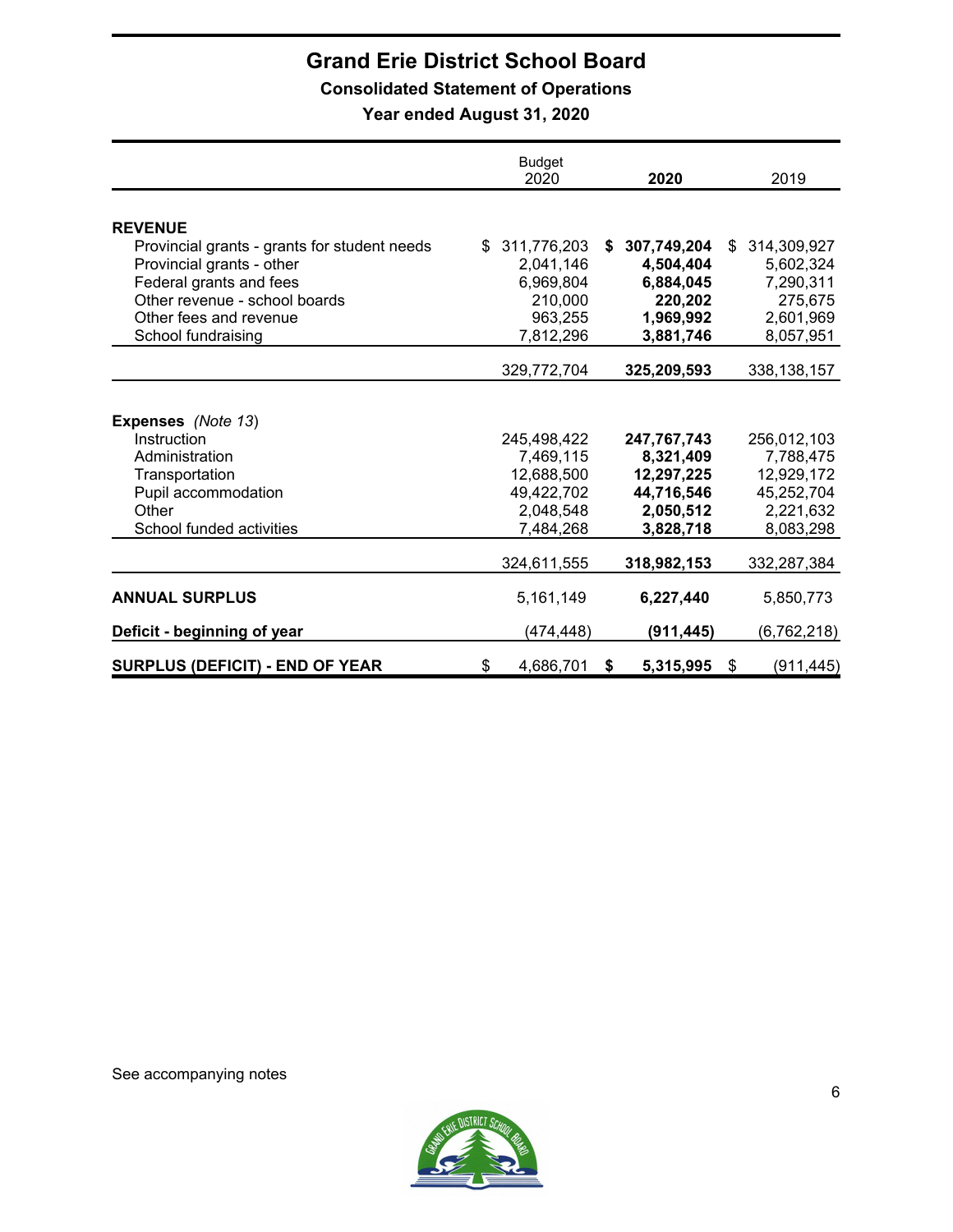# **Consolidated Statement of Cash Flow**

**Year ended August 31, 2020**

|                                                         | 2020            | 2019            |
|---------------------------------------------------------|-----------------|-----------------|
| <b>OPERATING ACTIVITIES</b>                             |                 |                 |
| Annual surplus                                          | 6,227,440<br>\$ | \$<br>5,850,773 |
| Items not affecting cash:                               |                 |                 |
| Amortization of tangible capital assets                 | 16,909,229      | 15,607,800      |
| Revenue recognized from deferred capital contributions  | (16, 206, 254)  | (14, 855, 305)  |
| Loss on disposal of tangible capital assets             |                 | 1,051,834       |
|                                                         | 6,930,415       | 7,655,102       |
| Sources (uses):                                         |                 |                 |
| Accounts receivable                                     | (20, 458, 889)  | 1,516,676       |
| Accounts payable and accrued liabilities                | 21,948,320      | 3,690,569       |
| Deferred revenue - operating                            | 1,416,730       | 28,276          |
| Retirement and other employee future benefits           | (405, 601)      | (1,048,780)     |
| Prepaid expenses                                        | (1, 142, 945)   | (3,691)         |
| Inventory                                               | 60,000          |                 |
|                                                         | 1,417,615       | 4,183,050       |
| Cash flow from operating activities                     | 8,348,030       | 11,838,152      |
| <b>INVESTING ACTIVITIES</b>                             |                 |                 |
| Cash used to acquire tangible capital assets            | (18, 271, 772)  | (18, 840, 521)  |
| Proceeds on disposal of property and equipment          |                 | 424,180         |
|                                                         |                 |                 |
| Cash flow used by investing activities                  | (18, 271, 772)  | (18, 416, 341)  |
| <b>FINANCING ACTIVITIES</b>                             |                 |                 |
| Accounts receivable - Government of Ontario             | 1,400,544       | 4,547,274       |
| Decrease in temporary borrowing                         | (2, 225, 252)   | (12,822,022)    |
| Increase in deferred revenue - capital                  | 1,465,881       | 1,285,752       |
| Additions to deferred capital contributions             | 19,842,976      | 17,473,150      |
| Debt repayments                                         | (4, 128, 921)   | (4, 134, 667)   |
| Cash flow from financing activities                     | 16,355,228      | 6,349,487       |
| Net change in cash and cash equivalents during the year | 6,431,486       | (228, 702)      |
| Cash and cash equivalents - beginning of year           | 4,620,818       | 4,849,520       |
| CASH AND CASH EQUIVALENTS - END OF YEAR                 | \$11,052,304    | \$<br>4,620,818 |

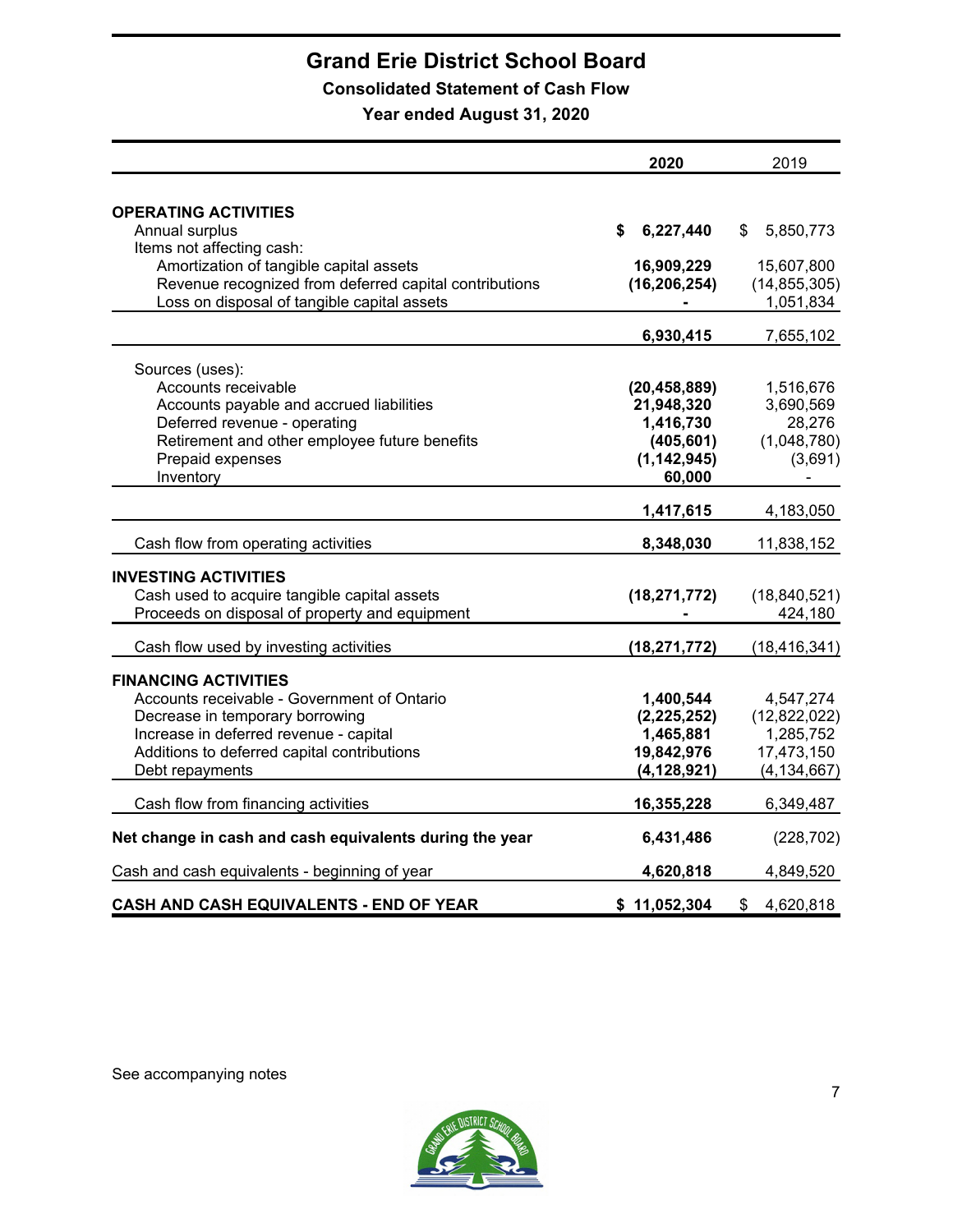# **Consolidated Statement of Change in Net Debt**

**Year ended August 31, 2020**

|                                                | Budget<br>2020                                        |   | 2020            | 2019            |
|------------------------------------------------|-------------------------------------------------------|---|-----------------|-----------------|
|                                                |                                                       |   |                 |                 |
| <b>ANNUAL SURPLUS</b>                          | \$<br>5,161,149                                       | S | 6,227,440       | \$<br>5,850,773 |
| Tangible capital asset activity                |                                                       |   |                 |                 |
| Acquisition of tangible capital assets         | (18,267,818)                                          |   | (18, 271, 772)  | (18, 840, 521)  |
| Amortization of tangible capital assets        | 16,842,869                                            |   | 16,909,229      | 15,607,800      |
| Proceeds on disposal of property and equipment |                                                       |   |                 | 424,180         |
| Loss on disposal of tangible capital assets    |                                                       |   |                 | 1,051,834       |
| Transfer to assets held for sale               |                                                       |   |                 | (476, 997)      |
|                                                | (1,424,949)                                           |   | (1, 362, 543)   | (2, 233, 704)   |
| Other non-financial asset activity             |                                                       |   |                 |                 |
| Acquisition of prepaid expenses                |                                                       |   | (2,871,164)     | (1,708,726)     |
| Use of prepaid expenses                        |                                                       |   | 1,728,219       | 1,705,035       |
| Consumption of supplies inventories            |                                                       |   | 60,000          |                 |
|                                                |                                                       |   | (1,082,945)     | (3,691)         |
| Decrease in net debt                           | 3,736,200                                             |   | 3,781,952       | 3,613,378       |
| Net debt - beginning of year                   | (217, 230, 081)                                       |   | (217, 230, 081) | (220, 843, 459) |
| <b>NET DEBT - END OF YEAR</b>                  | $$$ (213,493,881) $$$ (213,448,129) $$$ (217,230,081) |   |                 |                 |

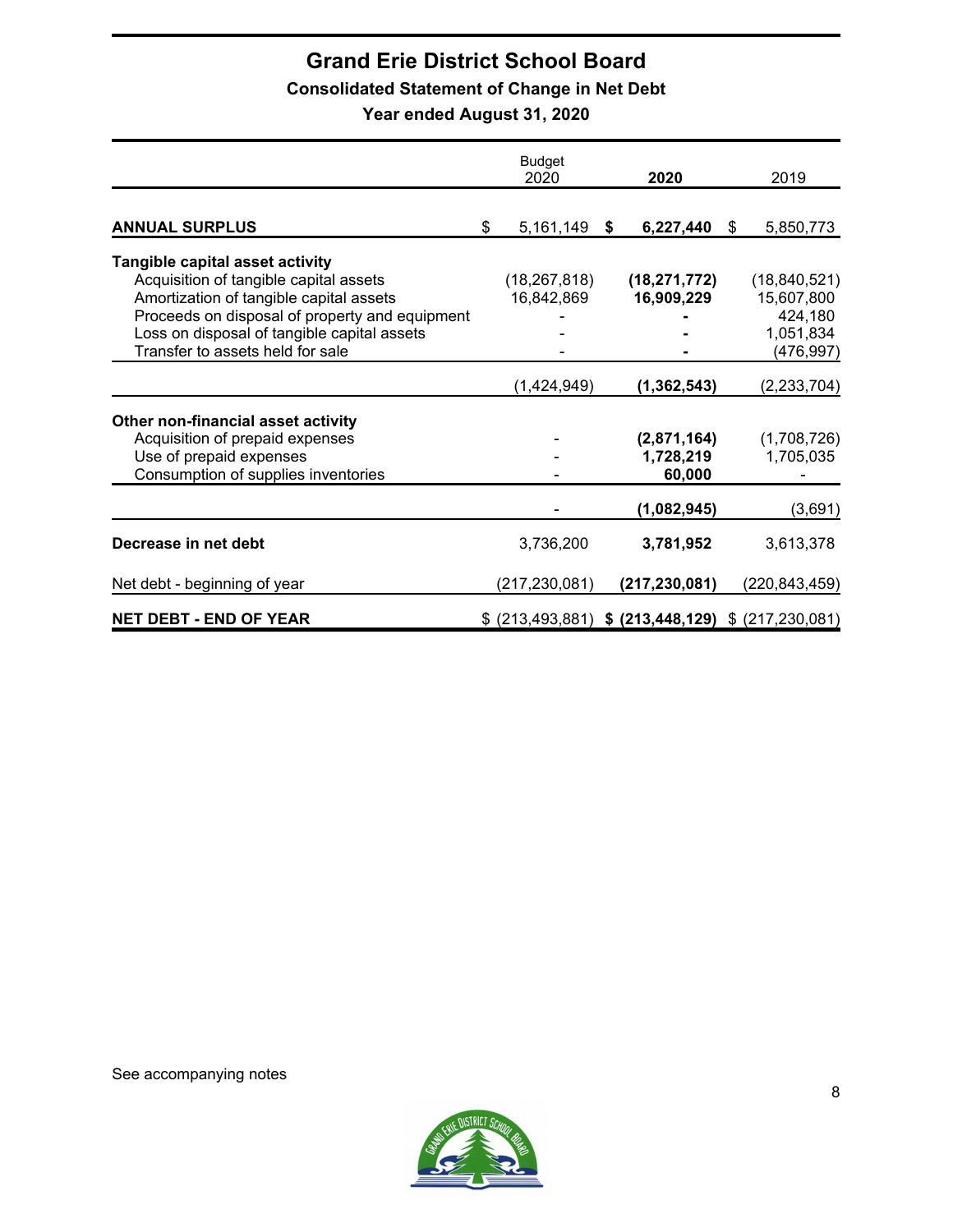#### **1. SUMMARY OF SIGNIFICANT ACCOUNTING POLICIES**

The consolidated financial statements are prepared by management in accordance with the basis of accounting described below.

#### Basis of accounting

The consolidated financial statements have been prepared in accordance with the Financial Administration Act supplemented by Ontario Ministry of Education memorandum 2004:B2 and Ontario Regulation 395/11 of the Financial Administration Act.

The Financial Administration Act requires that the consolidated financial statements be prepared in accordance with the accounting principles determined by the relevant Ministry of the Province of Ontario. A directive was provided by the Ontario Ministry of Education within memorandum 2004:B2 requiring school boards to adopt Canadian Public Sector Accounting Standards commencing with their year ended August 31, 2004, and that changes may be required to the application of these standards as a result of regulation.

In 2011, the government passed Ontario Regulation 395/11 of the Financial Administration Act. The Regulation requires that contributions received or receivable for the acquisition or development of depreciable tangible capital assets and contributions of depreciable tangible capital assets for use in providing services, be recorded as deferred capital contributions and be recognized as revenue in the statement of operations over the periods during which the asset is used to provide service at the same rate that amortization is recognized in respect of the related asset. The regulation further requires that if the net book value of the depreciable tangible capital asset is reduced for any reason other than depreciation, a proportionate reduction of the deferred capital contribution along with a proportionate increase in the revenue be recognized. For Ontario school boards, these contributions include government transfers, externally restricted contributions and, historically, property tax revenue.

The accounting policy requirements under Regulation 395/11 are significantly different from the requirements of Canadian Public Sector Accounting Standards, which require that;

- government transfers, which do not contain a stipulation that creates a liability, be recognized as revenue by the recipient when approved by the transferor and the eligibility criteria have been met in accordance with public sector accounting standard PS3410;
- externally restricted contributions be recognized as revenue in the period in which the resources are used for the purpose or purposes specified in accordance with public sector accounting standard PS3100; and
- property taxation revenue be reported as revenue when received or receivable in accordance with public sector accounting standard PS3510.

As a result, revenue recognized in the statement of operations and certain related deferred revenues and deferred capital contributions would be recorded differently under Canadian Public Sector Accounting Standards.

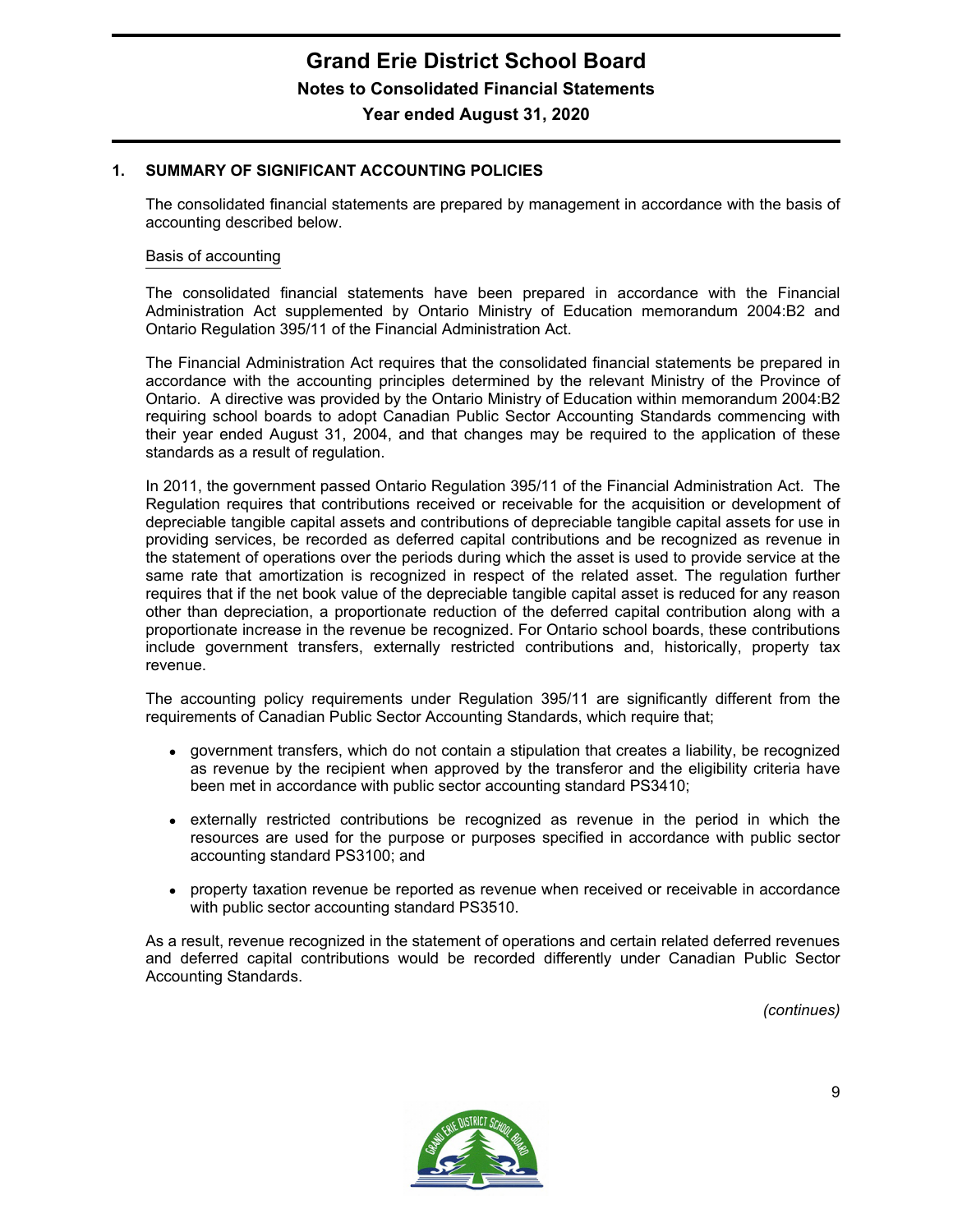#### Reporting entity

The consolidated financial statements reflect the assets, liabilities, revenues, and expenses of the reporting entity. The reporting entity is comprised of all organizations accountable for the administration of their financial affairs and resources to the Board, which are controlled by the Board.

School generated funds, which include the assets, liabilities, revenues, and expenses of various organizations that exist at the school level, which are controlled by the Board, are reflected in the consolidated financial statements.

Transportation consortium, which include the Board's pro-rata share of assets, liabilities, revenues, and expenses of the consortium, which are controlled unilaterally by the participating Boards, are reflected in the consolidated financial statements.

#### Cash and cash equivalents

Cash and cash equivalents are comprised of cash on hand, demand deposits and short-term investments. Short-term investments are highly liquid, subject to insignificant risk of changes in value, and have a short maturity term of less than 90 days.

#### Deferred revenue

Certain amounts are received pursuant to legislation, regulation, or agreement and may only be used in the conduct of certain programs or in the delivery of specific services and transactions. These amounts are recognized as revenue in the fiscal year the related expenditures are incurred or services performed.

#### Deferred capital contributions

Contributions received or receivable for the purpose of acquiring or developing a depreciable tangible capital asset for use in providing services, or any contributions in the form of depreciable tangible assets received or receivable for use in providing services, shall be recognized as deferred capital contributions as defined in Ontario Regulation 395/11 of the Financial Administration Act. These amounts are recognized as revenue at the same rate as the related tangible capital asset is amortized. The following items fall under this category:

- Government transfers received or receivable for capital purpose
- Other restricted contributions received or receivable for capital purpose
- Property taxation revenues that were historically used to fund capital assets

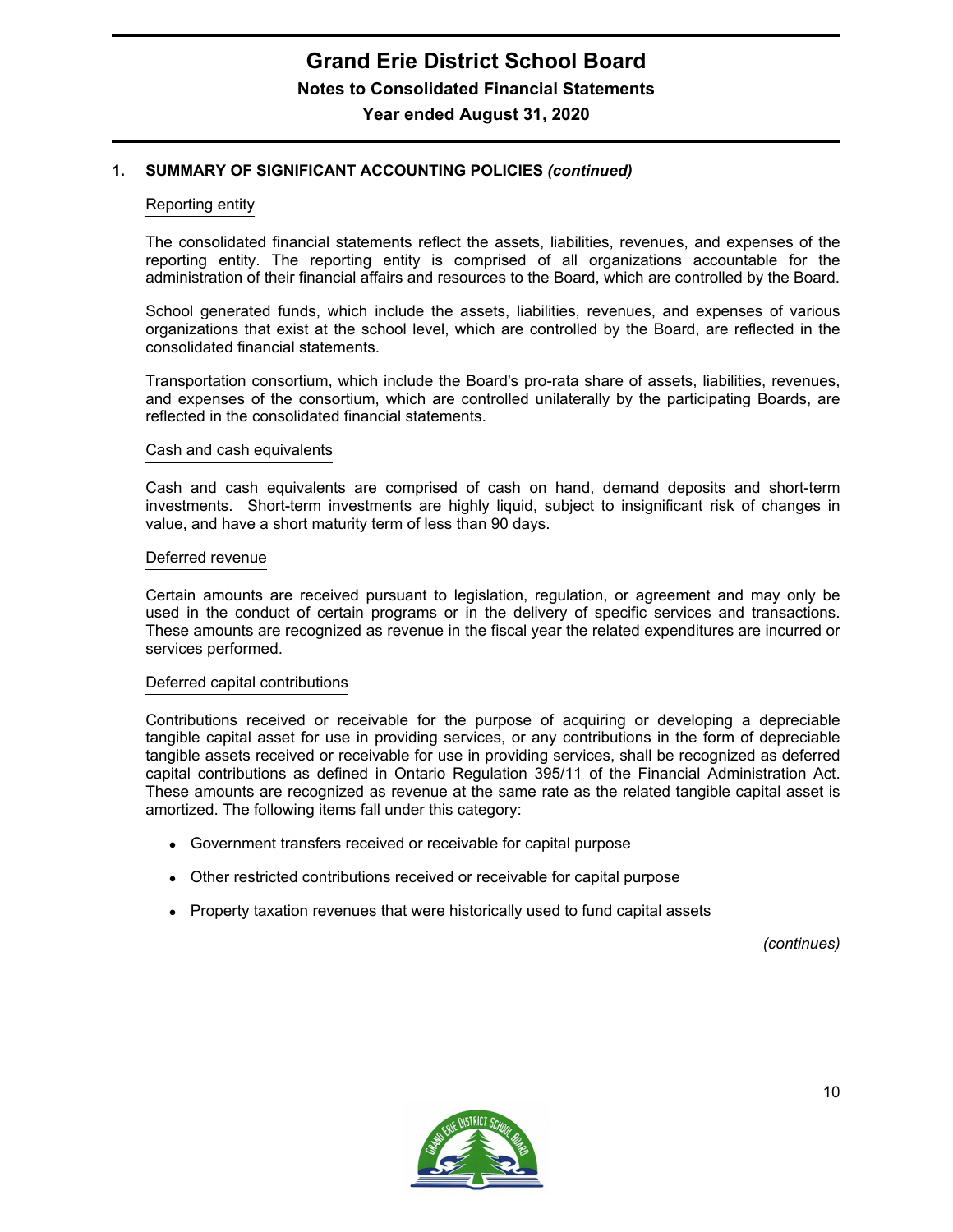Retirement and other employee future benefits

The Board provides defined retirement and other future benefits to specified employee groups. These benefits include pension, life insurance, and health care benefits, dental benefits, retirement gratuity, worker's compensation, and long-term disability benefits (long-term disability is available, however, premiums are paid by employees).

As part of ratified labour collective agreements for unionized employees that bargain centrally and ratified central discussions with the principals and vice principals associations, the following Employee Life and Health Trusts (ELHTs) were established in 2016-17L: ETFO and OSSTF. The following were established in 2017-18: CUPE and ONE-T for non-unionized employees, including principals and vice-principals.

The ELHTs provide health, life, and dental benefits to teachers (excluding daily occasional teachers), education workers (excluding casual and temporary staff), other school board staff and retired individuals. These benefits are provided through a joint governance structure between the bargaining/employee groups, school board trustees associations, and the Government of Ontario. The Board is no longer responsible to provide certain benefits to ETFO, OSSTF, CUPE, and nonunionized employees including principals and vice-principals, effective June 1, 2018.

Upon transition of the employee groups' health, dental, and life benefit plans to the ELHTs, school boards are required to remit a negotiated amount per full-time equivalency (FTE) on a monthly basis. Funding for the ELHTs is based on the existing benefits funding embedded within the Grants for Student Needs (GSN), additional ministry funding in the form of a Crown contribution, as well as Stabilization Adjustment.

Depending on prior arrangements and employee groups, the Board continues to provide health, dental, and life insurance benefits for retired individuals that were previously represented by the following unions/federations: ETFO, OSSTF and CUPE.

The Board has adopted the following policies with respect to accounting for these employee benefits:

(a) The costs of self-insured retirement and other employee future benefit plans are actuarially determined using management's best estimate of salary escalation, accumulated sick days at retirement, insurance and health care cost trends, disability recovery rates, long-term inflation rates, and discount rates.

The cost of retirement gratuities is actuarially determined using the employee's salary, banked sick days, and years of service as at August 31, 2012, and management's best estimate of discount rates. Any actuarial gains and losses arising from changes to the discount rate are amortized over the expected average remaining service life of the employee group.

For self-insured retirement and other employee future benefits that vest or accumulate over the periods of service provided by employees, such as life insurance and health care benefits for retirees, the cost is actuarially determined using the projected benefits method pro-rated on service. Under this method, the benefit costs are recognized over the expected average service life of the employee group.

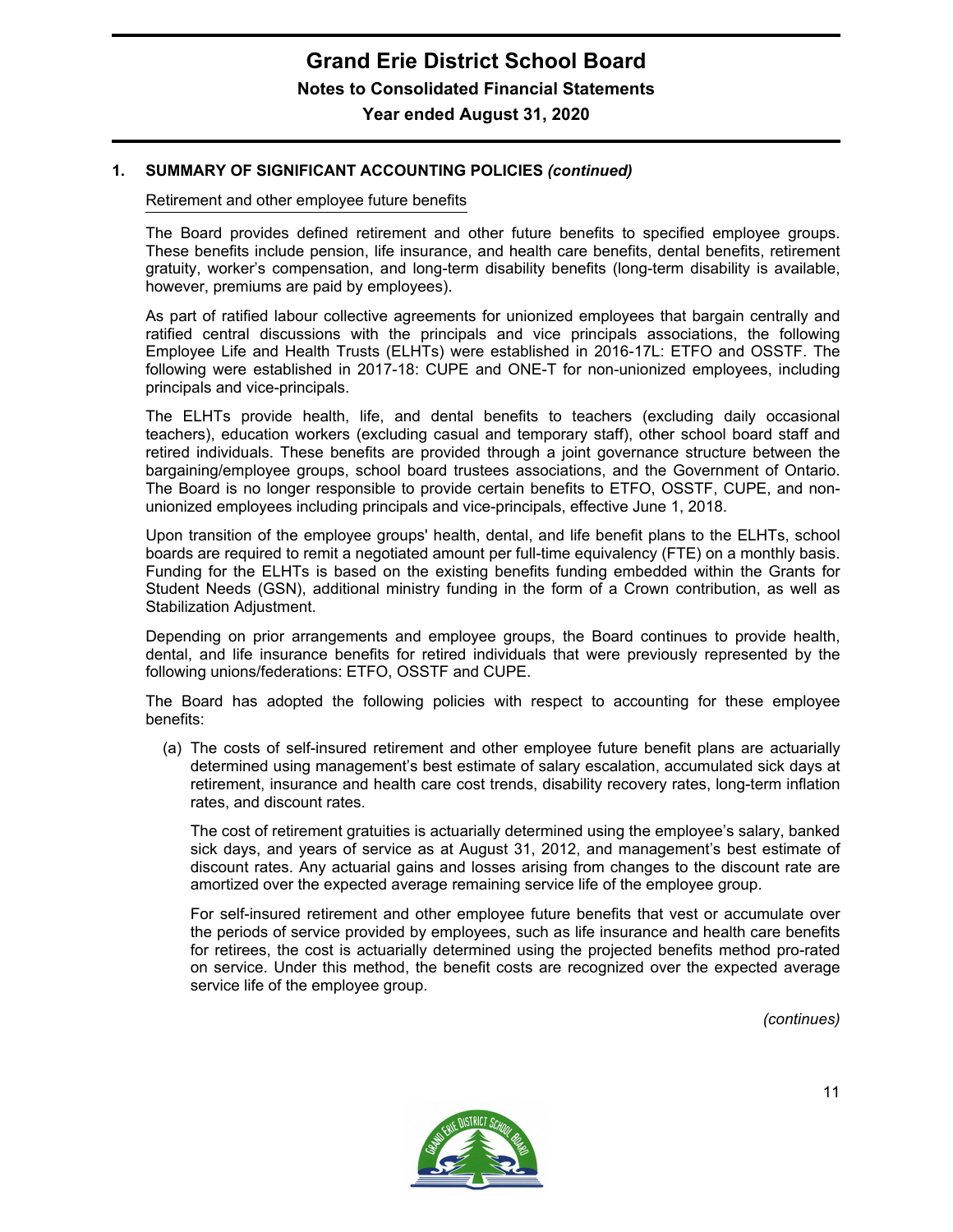For those self-insured benefit obligations that arise from specific events that occur from time to time, such as obligations for worker's compensation, long-term disability and life insurance, and health care benefits for those on disability leave, the cost is recognized immediately in the period the events occur. Any actuarial gains and losses that are related to these benefits are recognized immediately in the period they arise.

- (b) The costs of multi-employer defined pension plan benefits, such as the Ontario Municipal Employees Retirement System pensions, are the employer's contributions due to the plan in the period.
- (c) The costs of insured benefits are the employer's portion of insurance premiums owed for coverage of employees during the period.

#### Trust funds

Trust funds and their related operations administered by the Board are not included in the consolidated financial statements as they are not controlled by the Board.

#### Government transfers

Government transfers, which include legislative grants, are recognized in the consolidated financial statements in the period in which the events giving rise to the transfer occur, providing the transfers are authorized, any eligibility criterion have been met, and reasonable estimates of the amount can be made. If government transfers contain stipulations, which give rise to a liability, they are deferred and recognized in revenue when the stipulations are met.

Government transfers for capital are deferred as required by Regulation 395/11, recorded as deferred capital contributions (DCC), and recognized as revenue in the consolidated statement of operations at the same rate and over the same periods as the asset is amortized.

#### Investment income

Investment income is reported as revenue in the period earned.

When required by the funding government or related Act, investment income earned on externally restricted funds (such as pupil accommodation, education development charges and special education) forms part of the respective deferred revenue balances.

#### Property tax revenue

Under public sector accounting standards, the entity that determines and sets the tax levy records the revenue in the financial statements, which in the case of the Board, is the Province of Ontario. As a result, property tax revenue received from the municipalities is recorded as part of provincial grants.

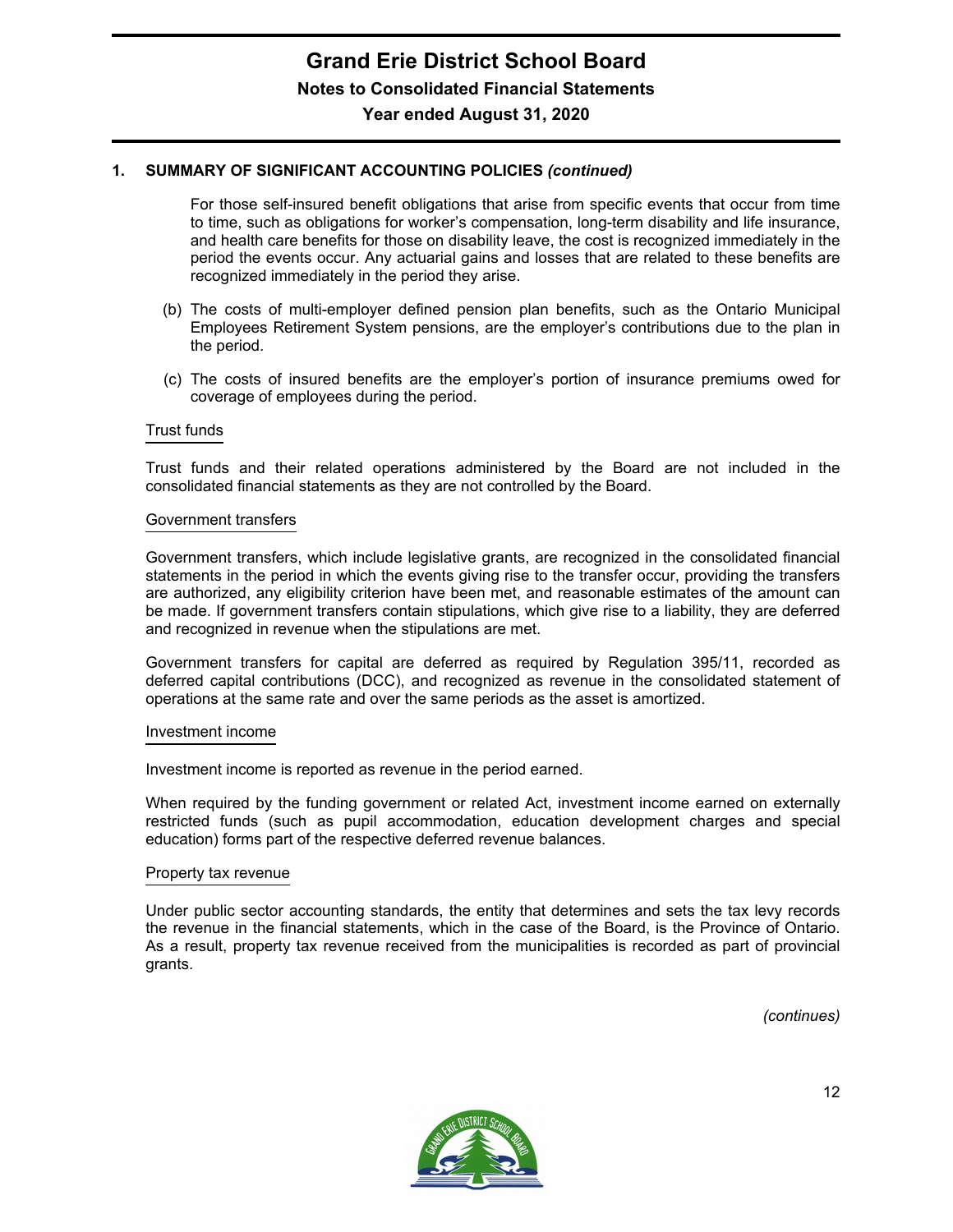#### Tangible capital assets

Tangible capital assets are recorded at historical, cost less accumulated amortization. Historical cost includes amounts that are directly attributable to acquisition, construction, development, or betterment of the asset, as well as interest related to financing during construction. When historical cost records were not available, other methods were used to estimate the costs and accumulated amortization.

Leases, which transfer substantially all of the benefits and risks incidental to ownership of property are accounted for as leased tangible capital assets. All other leases are accounted for as operating leases and the related payments are charged to expenses as incurred.

Tangible capital assets, except land, are amortized on a straight-line basis over their estimated useful lives, as follows:

| Land improvements with  | 15 years   |
|-------------------------|------------|
| finite lives            |            |
| <b>Buildings</b>        | 40 years   |
| Portable structures     | 20 years   |
| Furniture and equipment | 5-15 years |
| Computer hardware       | 5 years    |
| Computer software       | 5 years    |
| Capital leased assets   | 10 years   |
| Vehicles                | 5 years    |

Assets under construction and assets that relate to pre-acquisition and pre-construction costs are not amortized until the asset is available for productive use.

Land permanently removed from service and held for resale is recorded at the lower of cost and net realizable value. Cost includes amounts for improvements to prepare the land for sale or servicing. Buildings permanently removed from service and held for resale cease to be amortized and are recorded at the lower of carrying value and estimated net realizable value. Tangible capital assets which meet the criteria for financial assets, are reclassified as "assets held for sale" on the Consolidated Statement of Financial Position.

Works of art and cultural and historic assets are not recorded as assets in these consolidated financial statements.

#### Budget figures

Budget figures have been provided for comparison purposes and have been derived from the budget approved by the Trustees. The budget approved by the Trustees is developed in accordance with the provincially mandated funding model for school boards and is used to manage program spending within the guidelines of the funding model.

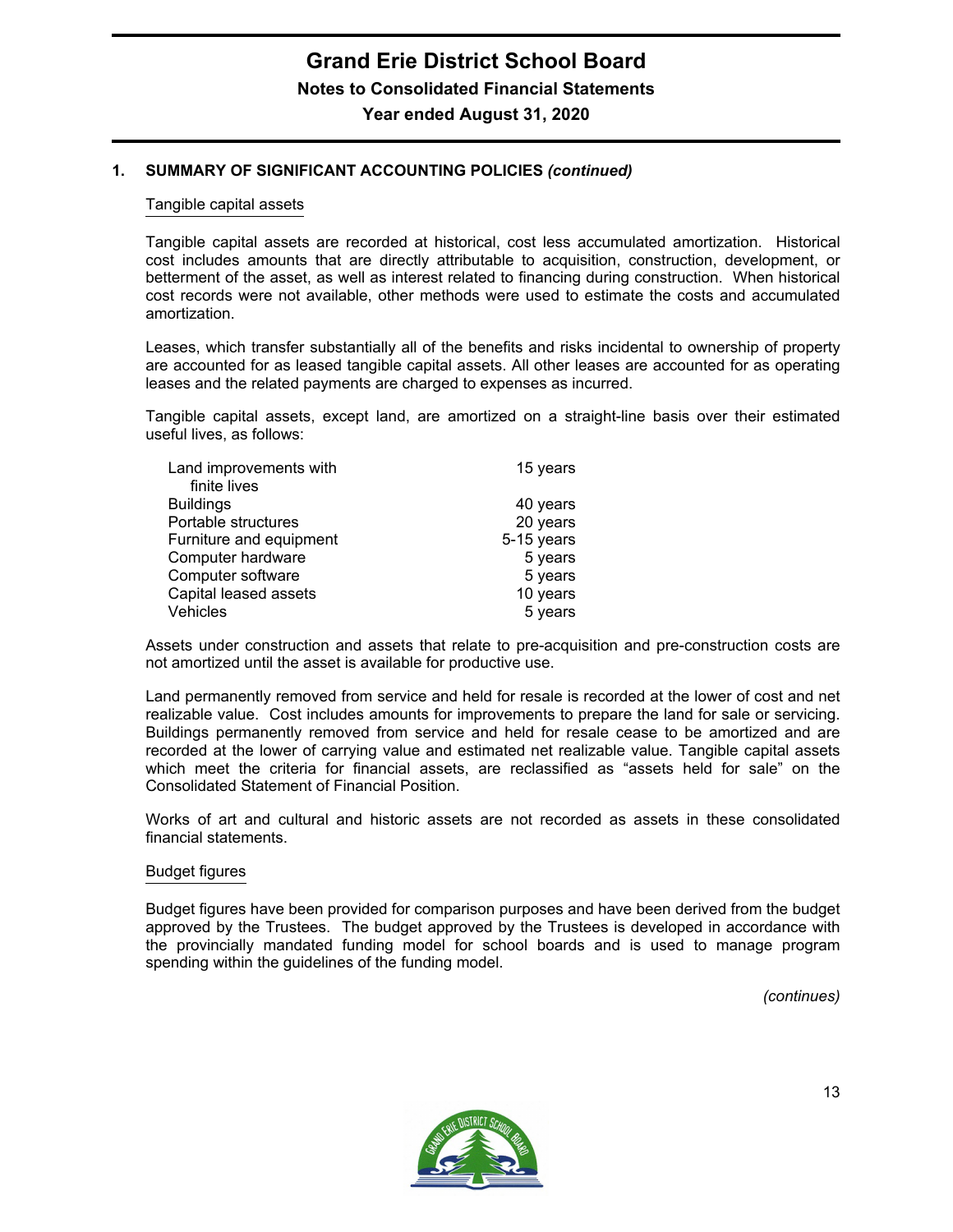#### Use of estimates

The preparation of consolidated financial statements in conformity with the basis of accounting described earlier in this note requires management to make estimates and assumptions that affect the reported amounts of assets and liabilities and disclosure of contingent assets and liabilities at the date of the consolidated financial statements, and the reported amounts of revenues and expenses during the year. Actual results could differ from these estimates.

# **2. ACCOUNTS RECEIVABLE**

|                       | 2020         | 2019           |
|-----------------------|--------------|----------------|
| <b>Municipalities</b> | \$25,481,241 | 9,562,325<br>S |
| Province of Ontario   | 954,986      | 975,600        |
| Government of Canada  | 8,015,701    | 3,482,464      |
| Other school boards   | 513,126      | 506,954        |
| Other                 | 428.756      | 407,578        |
|                       |              |                |
|                       | \$35,393,810 | 14,934,921     |

Due to the response to COVID-19, the Province of Ontario extended the deadlines for municipalities to pay Education Property Tax (EPT) amounts to the Board. This amount for the Board was \$15,639,949 and has been included in accounts receivable on the statement of financial position. This amount will be recovered fully by the Board in the following school year.

# **3. ACCOUNTS RECEIVABLE - GOVERNMENT OF ONTARIO**

The Province of Ontario replaced variable capital funding with a one-time debt support grant in 2009- 10. The Grand Erie District School Board received a one-time grant that recognizes capital debt as of August 31, 2010 that is supported by the existing capital programs. The Board receives this grant in cash over the remaining term of the existing capital debt instruments. The Board may also receive yearly capital grants to support capital programs, which would be reflected in this account receivable.

The Board has an account receivable from the Province of Ontario of \$86,199,076 as at August 31, 2020, (2019 - \$87,599,620) with respect to capital grants.

The Ministry of Education introduced a cash management strategy effective September 1, 2018. As part of the strategy, the ministry delays part of the grant payment to school boards where the adjusted accumulated surplus and deferred revenue balances are in excess of certain criteria set out by the Ministry. The balance of delayed grant payments included in the receivable balance from the Government of Ontario at August 31, 2020 is \$1,440,974 (2019 - \$1,016,793).

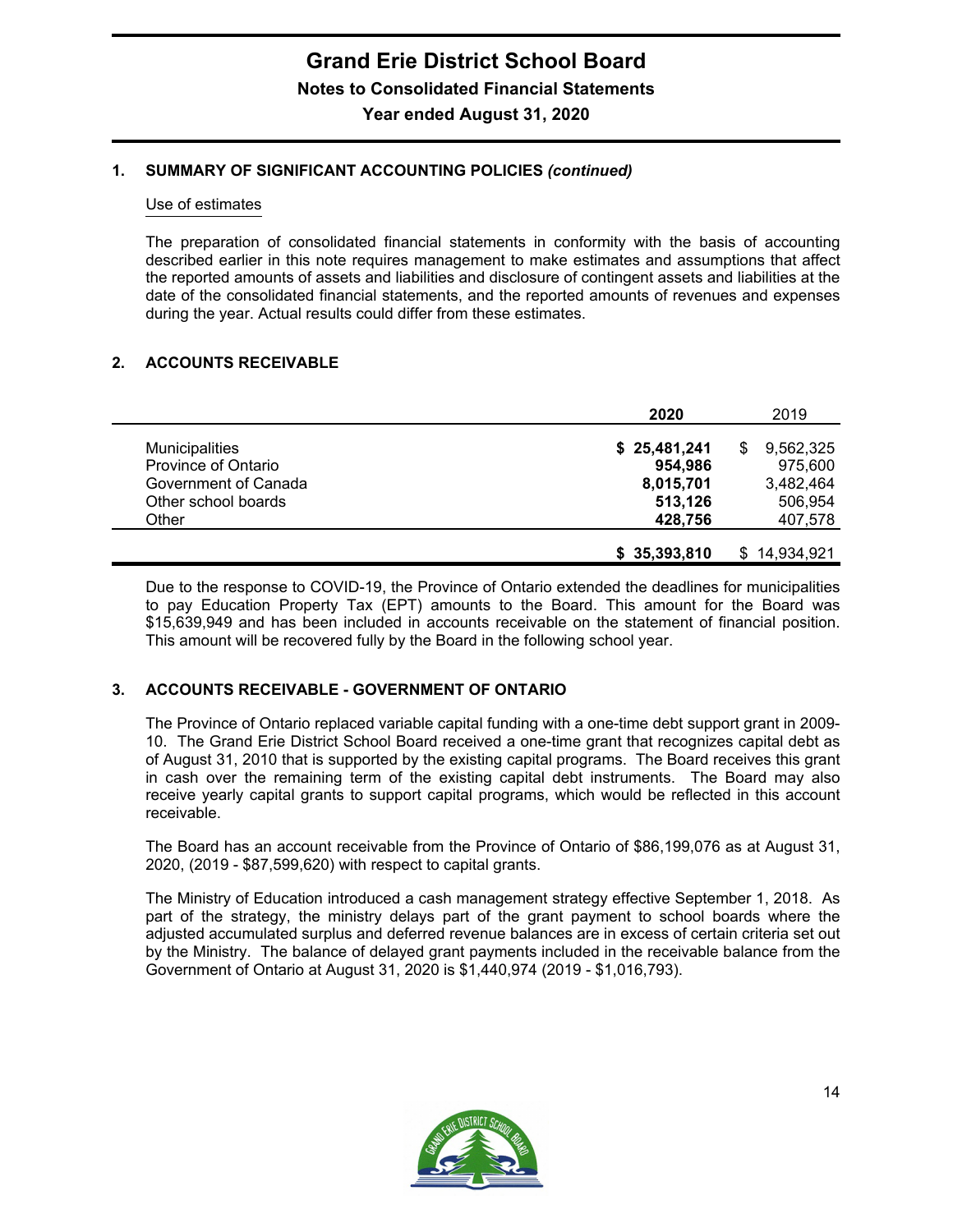### **4. TEMPORARY BORROWING**

Temporary borrowing is comprised of bank overdraft and short-term bank loans as follows:

|                          | 2020 |                | nn 1 r<br>15<br>ZU.               |
|--------------------------|------|----------------|-----------------------------------|
| <b>Rank</b><br>overdraft | -0   | $\blacksquare$ | ר אר<br>המימי<br>ш.<br>ے بے بے بے |

The Board has credit facility agreement consisting of revolving demand term facility with a limit of \$35,000,000. The bank overdraft bears interest at prime minus 0.65%.

# **5. ACCOUNTS PAYABLE AND ACCRUED LIABILITIES**

|                                                                     | 2020                                  | 2019                                 |
|---------------------------------------------------------------------|---------------------------------------|--------------------------------------|
| Trade<br>Teachers wage deferral plan payable<br>Province of Ontario | \$17,865,991<br>707,627<br>21,559,632 | \$13,308,999<br>671,054<br>4,204,877 |
|                                                                     | \$40,133,250                          | \$18,184,930                         |

Due to the response to Covid-19, the Province of Ontario extended the deadlines for municipalities to pay Education Property Tax (EPT) amounts to the Board. To mitigate the financial impact of this deferral, the Province adjusted its cash flow through the School Board Operating Grant in July 2020 to pay an additional amount equal to approximately 25% of the annual education property tax amount as forecasted by the Board in the 2019-20 Revised Estimates. This amount for the Board was \$19,519,534. This amount will be recovered by the Province in 2021.

# **6. DEFERRED REVENUE**

Revenues received and that have been set aside for specific purposes by legislation, regulation, or agreement are included in deferred revenue. Deferred revenue for specific purposes by legislation, regulation, or agreement as at August 31, 2020, is comprised of:

|                       | Balance as at<br>August 31,<br>2019 | Revenue<br>received and<br>interest<br>earned | Revenue<br>recognized in<br>the period | Transfer to<br>deferred<br>capital<br>contributions | <b>Balance as at</b><br>August 31,<br>2020 |
|-----------------------|-------------------------------------|-----------------------------------------------|----------------------------------------|-----------------------------------------------------|--------------------------------------------|
| Provincial -          |                                     |                                               |                                        |                                                     |                                            |
| operating             | \$<br>343.242                       | \$44,126,395                                  | \$ (42, 765, 233) \$                   |                                                     | \$<br>1,704,404                            |
| Third party -         |                                     |                                               |                                        |                                                     |                                            |
| operating             | 72,184                              | 618,755                                       | (563,187)                              | -                                                   | 127,752                                    |
| Provincial - capital  | 2,896,207                           | 17,359,406                                    | (13,662,679)                           | (2,230,846)                                         | 4,362,088                                  |
| Third party - capital | 1,440,974                           | 524,999                                       | (524,999)                              | ۰                                                   | 1,440,974                                  |
|                       | \$<br>4,752,607                     | \$ 62,629,555                                 | $$ (57,516,098)$ \$                    | $(2,230,846)$ \$                                    | 7,635,218                                  |

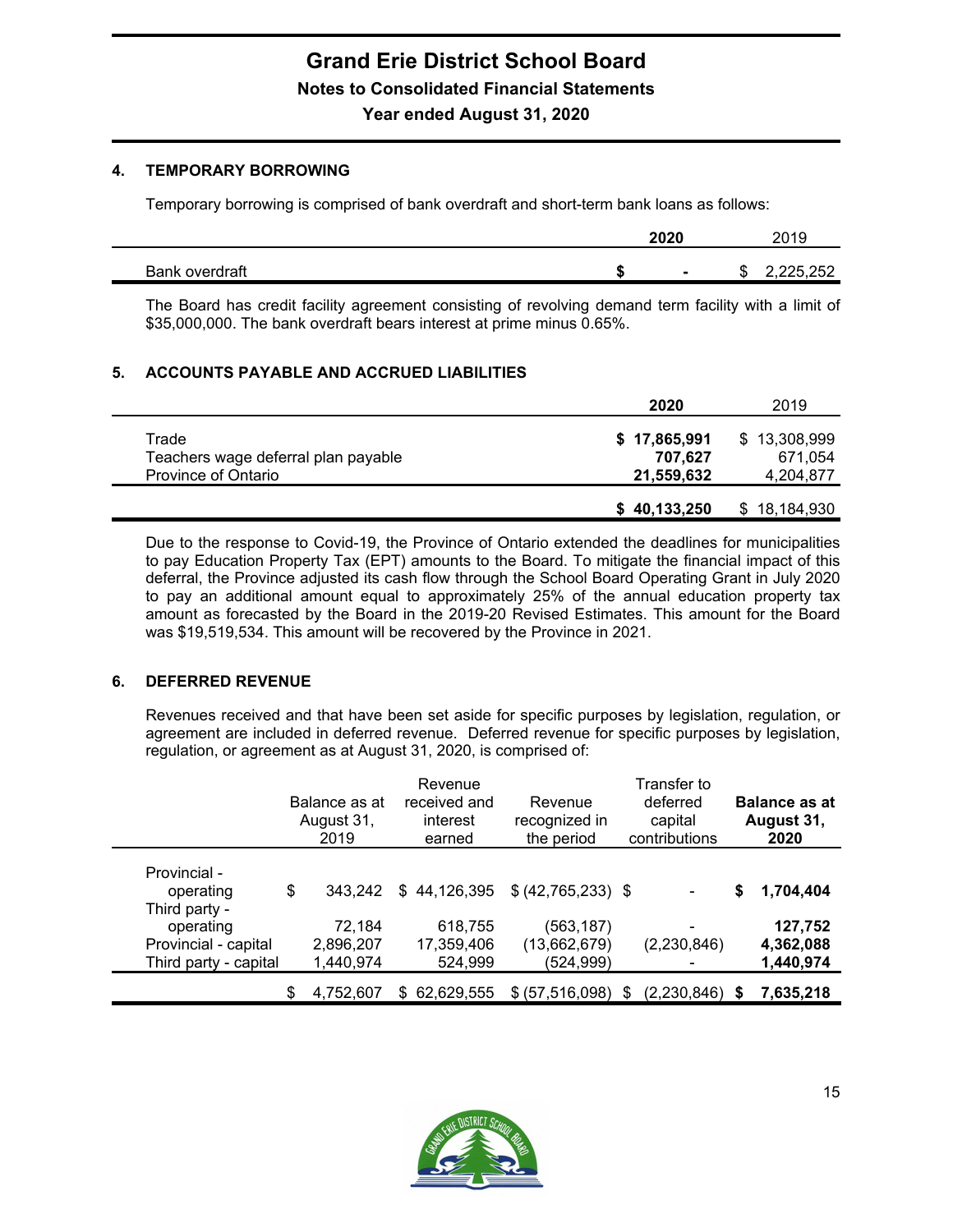# **7. DEFERRED CAPITAL CONTRIBUTIONS**

Deferred capital contributions include grants and contributions received that are used for the acquisition of tangible capital assets in accordance with Regulation 395/11 that have been expended by year end. The contributions are amortized into revenue over the life of the asset acquired.

|                                                                                                 | 2020                                                            | 2019                                                        |
|-------------------------------------------------------------------------------------------------|-----------------------------------------------------------------|-------------------------------------------------------------|
| Balance - beginning of year<br>Additions<br>Revenue recognized<br>Transfers to deferred revenue | \$195,103,264<br>19,842,976<br>(16, 206, 254)<br>$\blacksquare$ | \$192,485,419<br>18,472,171<br>(14, 855, 305)<br>(999, 021) |
| Balance - end of year                                                                           | \$198,739,986                                                   | \$195,103,264                                               |

# **8. LONG-TERM DEBT**

|                                                                                                                                                                                                                      | 2020            | 2019            |
|----------------------------------------------------------------------------------------------------------------------------------------------------------------------------------------------------------------------|-----------------|-----------------|
| Demand loan payable to Royal Bank of Canada, bearing<br>interest at 3.31%, repayable in blended monthly principal and<br>interest payments of \$22,073, due January 10, 2025.                                        | \$<br>1,070,460 | \$<br>1,295,960 |
| Demand loan payable to Royal Bank of Canada, bearing<br>interest at 3.18%, repayable in blended monthly principal and<br>interest payments of \$22,042, due July 8, 2025.                                            | 1,202,703       | 1,424,780       |
| Demand loan payable to Royal Bank of Canada, bearing<br>interest at 3.39%, repayable in blended monthly principal and<br>interest payment of \$22,390, due December 23, 2025.                                        | 1,309,504       | 1,529,471       |
| Ontario Finance Authority Debenture for Good Places to<br>Learn expenditures, bearing interest at 4.76%, repayable in<br>blended semi-annual principal and interest payments of<br>\$529,236, due November 15, 2029. | 8,013,288       | 8,666,738       |
| Ontario Finance Authority Debenture for Good Places to<br>Learn expenditures, bearing interest at 4.56%, repayable in<br>blended semi-annual principal and interest payments of<br>\$399,470, due November 15, 2031. | 7,088,733       | 7,548,640       |
| Ontario Finance Authority Debenture for Good Places to<br>Learn expenditures, bearing interest at 4.9%, repayable in<br>blended semi-annual principal and interest payments of                                       |                 |                 |
| \$331,482, due March 3, 2033.                                                                                                                                                                                        | 6,247,486       | 6,591,626       |
|                                                                                                                                                                                                                      |                 | (continues)     |

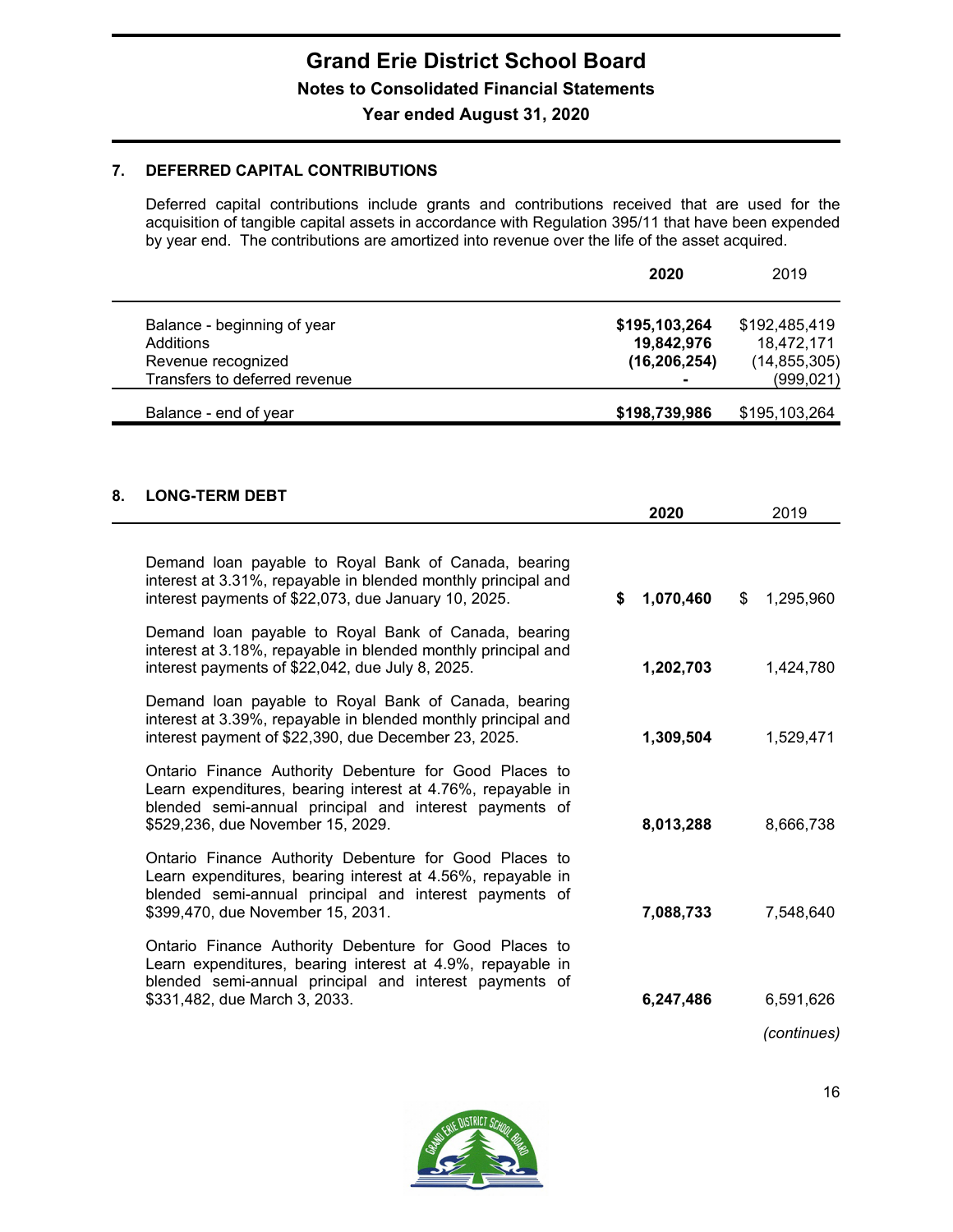# **Grand Erie District School Board Notes to Consolidated Financial Statements**

# **Year ended August 31, 2020**

# **8. LONG-TERM DEBT** *(continued)* **2020** 2019 Ontario Finance Authority Debenture for Good Places to Learn expenditures, bearing interest at 5.23%, repayable in blended semi-annual principal and interest payments of \$659,390, due April 13, 2035. **13,534,930** 14,122,408 Ontario Finance Authority Debenture for Good Places to Learn expenditures, bearing interest at 4.83%, repayable in blended semi-annual principal and interest payments of \$129,343, due March 11, 2036. **2,838,075** 2,955,331 Ontario Finance Authority Debenture for Good Places to Learn, Prohibitive to Repair and Capital Priorities expenditures, bearing interest at 3.799%, repayable in blended semi-annual principal and interest payments of \$1,290,173, due March 19, 2038. **33,213,351** 34,495,282 Ontario Finance Authority Debenture for Good Places to Learn, Prohibitive to Repair and Capital Priorities expenditures, bearing interest at 4.003% repayable in blended semi-annual principal and interest payments of \$18,692, due March 11, 2039. **490,927** 508,142 **\$ 75,009,457** \$ 79,138,378 Principal repayment terms are approximately: 2021 **\$** 4,308,000 2022 4,495,000 2023 4,690,000 2024 4,894,000 2025 4,909,500 Thereafter 51,712,957

\$ 75,009,457

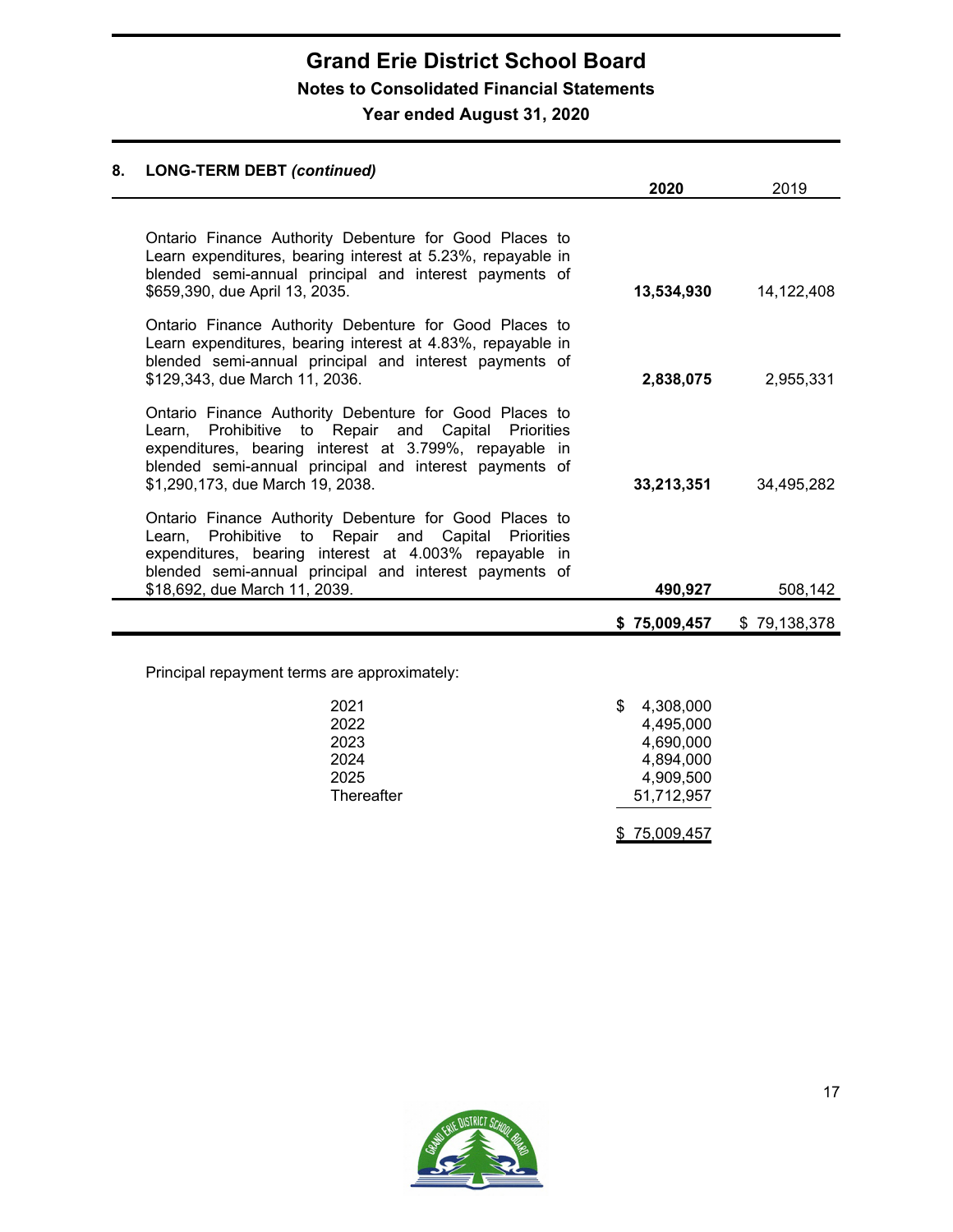# **9. RETIREMENT AND OTHER EMPLOYEE FUTURE BENEFITS**

Retirement and other employee future benefit liabilities:

|                                                                                                                                                                                                                 | 2020                                              | 2019                                              |
|-----------------------------------------------------------------------------------------------------------------------------------------------------------------------------------------------------------------|---------------------------------------------------|---------------------------------------------------|
| Accrued employee future benefit obligations<br>Retirement gratuity plan<br>Retirement life insurance and health care benefits<br>Workplace Safety and Insurance Board obligations<br>Sick leave top-up benefits | \$17,271,429<br>1,515,887<br>5,587,992<br>200,100 | \$18,719,561<br>1,473,362<br>4,604,434<br>183,652 |
| Total employee future benefit liability at August 31                                                                                                                                                            | 24,575,408                                        | 24,981,009                                        |
| Retirement and other employee future benefit expenses:<br><b>Current year benefit cost</b>                                                                                                                      |                                                   |                                                   |
| Sick leave top-up benefits                                                                                                                                                                                      | 200,100                                           | 183,652                                           |
| Workplace Safety and Insurance Board obligations                                                                                                                                                                | 2,062,466                                         | 2,490,052                                         |
|                                                                                                                                                                                                                 | 2,262,566                                         | 2,673,704                                         |
| Interest on accrued benefit obligation<br>Retirement gratuity plan<br>Retirement life insurance and health care benefits<br>Workplace Safety and Insurance Board obligations                                    | 371,162<br>28,607<br>100,915                      | 579,159<br>32,302<br>109,358                      |
|                                                                                                                                                                                                                 | 500,684                                           | 720,819                                           |
| Recognition of unamortized actuarial (gain) loss<br>Retirement gratuity plan<br>Retirement life insurance and health care benefits<br>Sick leave top-up benefits                                                | 123,598<br>99,909<br>(39, 759)<br>183,748         | 14,087<br>372,225<br>386,312                      |
| Total employee future benefit expenses                                                                                                                                                                          | 2,946,998<br>S.                                   | 3,780,835<br>\$                                   |

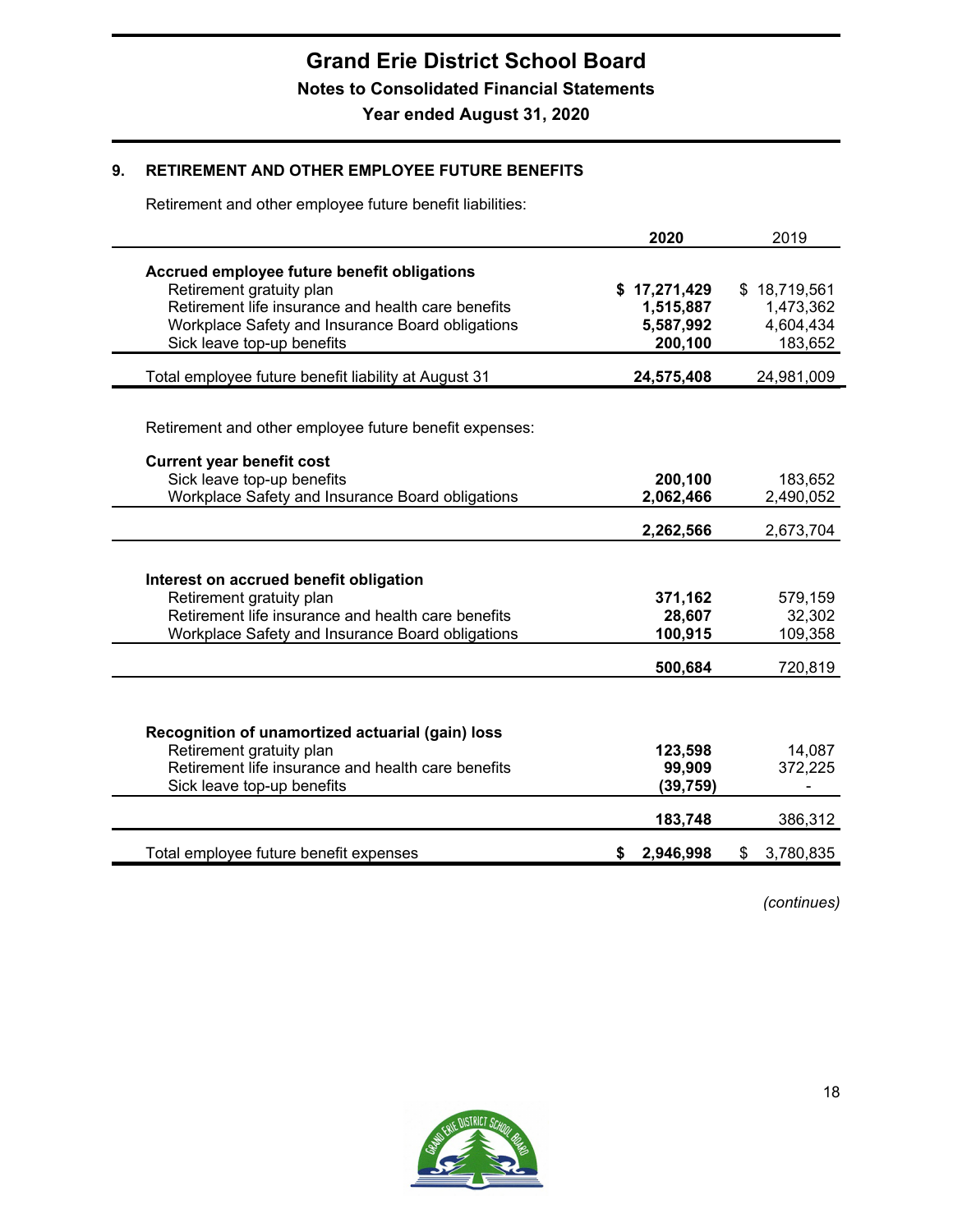# **9. RETIREMENT AND OTHER EMPLOYEE FUTURE BENEFITS** *(continued)*

#### **Actuarial assumptions**

The accrued benefit obligations for employee future benefit plans as at August 31, 2020 are based on actuarial assumptions of future events determined for accounting purposes as at August 31, 2019, and based on updated average daily salary and banked sick days as at August 31, 2020. These valuations take into account the plan changes outlined above and the economic assumptions used in these valuations are the Board's best estimates of expected rates of:

|                                                    | 2020 | 2019           |
|----------------------------------------------------|------|----------------|
|                                                    | %    | $\%$           |
| Inflation                                          |      |                |
| Retirement gratuity plan                           | 1.5  | 1.5            |
| Retirement life insurance and health care benefits | 1.5  | 1.5            |
| Workplace Safety and Insurance Board obligations   | 4    | $\overline{2}$ |
| Wage and salary escalation                         |      |                |
| Retirement gratuity plan                           | 0    | 0              |
| Insurance and health care cost escalation          |      |                |
| Health costs                                       | 7.75 | 7.75           |
| Dental costs                                       | 3.75 | 3.75           |
| Discount on accrued benefit obligations            |      |                |
| Retirement gratuity plan                           | 1.40 | 2.00           |
| Retirement life insurance and health care benefits | 1.40 | 2.00           |
| Workplace Safety and Insurance Board obligations   | 1.40 | 2.00           |

#### **Retirement benefits**

#### Ontario Teachers' Pension Plan

Teachers are eligible to be members of the Ontario Teachers' Pension Plan. Employer contributions for these employees are provided directly by the Province of Ontario. The pension costs and obligations related to this plan are a direct responsibility of the Province. Accordingly, no costs or liabilities related to this plan are included in the Board's financial statements.

#### Ontario Municipal Employees Retirement System

Qualifying non-teaching employees of the Board are eligible to be members of the Ontario Municipal Employees Retirement System (OMERS), a multi-employer pension plan. The plan provides defined pension benefits to employees based on their length of service and rates of pay. The Board contributions equal the employee contributions to the plan. During the year ended August 31, 2020, the Board contributed \$3,983,224 (2019 - \$3,995,079) to the plan. These contributions are the Board's pension benefit expenses. No pension liability for this type of plan is included in the Board's consolidated financial statements.

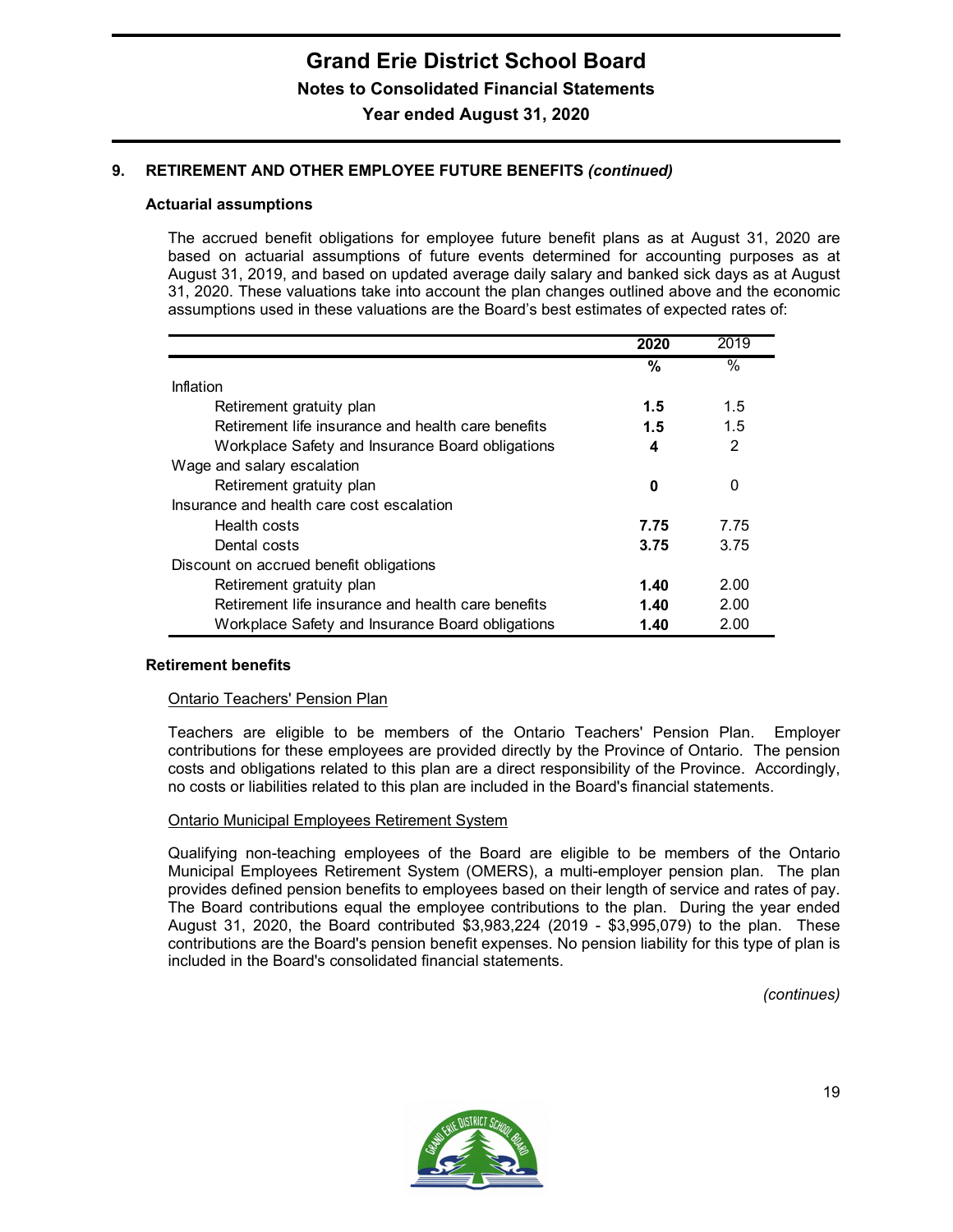# **9. RETIREMENT AND OTHER EMPLOYEE FUTURE BENEFITS** *(continued)*

#### Retirement gratuities

The Board provides retirement gratuities to certain groups of employees hired prior to specified dates. The Board provides these benefits through an unfunded defined benefit plan. The benefit costs and liabilities related to this plan are included in the Board's consolidated financial statements. The amount of the gratuities payable to eligible employees at retirement is based on their salary, accumulated sick days, and years of service at August 31, 2012.

#### Life insurance benefits

The Board sponsors a separate plan for retirees to provide life insurance benefits. The Board is responsible for the payment of life insurance premiums under this plan, however all or a portion of the cost are recovered from the employees as specified in their collective agreement. The premiums are based on the Board's experience and retirees' premiums may be subsidized by the Board. The benefit costs and liabilities related to the plan are provided through an unfunded defined benefit plan and are included in the Board's consolidated financial statements. Effective September 1, 2013, employees retiring on or after this date, will no longer qualify for Board subsidized premiums or contributions.

#### Health care and dental benefits

The Board sponsors a separate plan for retirees to provide group health care and dental benefits. The Board is responsible for the payment of health care premiums under this plan, however all or a portion of the cost is recovered from the employees as specified in their collective agreement once a certain time period has been reached. Benefits provided by the Board are provided through an unfunded defined benefit plan. The benefit costs and liabilities related to this plan are included in the Board's consolidated financial statements.

#### **Other employee future benefits**

#### Workplace Safety and Insurance Board obligations

The Board is a Schedule 2 employer under the Workplace Safety and Insurance Act and, as such, assumes responsibility for the payment of all claims to its injured workers under the Act. The Board does not fund these obligations in advance of payments made under the Act. The benefit costs and liabilities related to this plan are included in the Board's consolidated financial statements. Plan changes in 2012 require school boards to provide salary top-up to a maximum of 4 1/2 years for employees receiving payments from the Workplace Safety and Insurance Board, where the previously negotiated collective agreement included such provision.

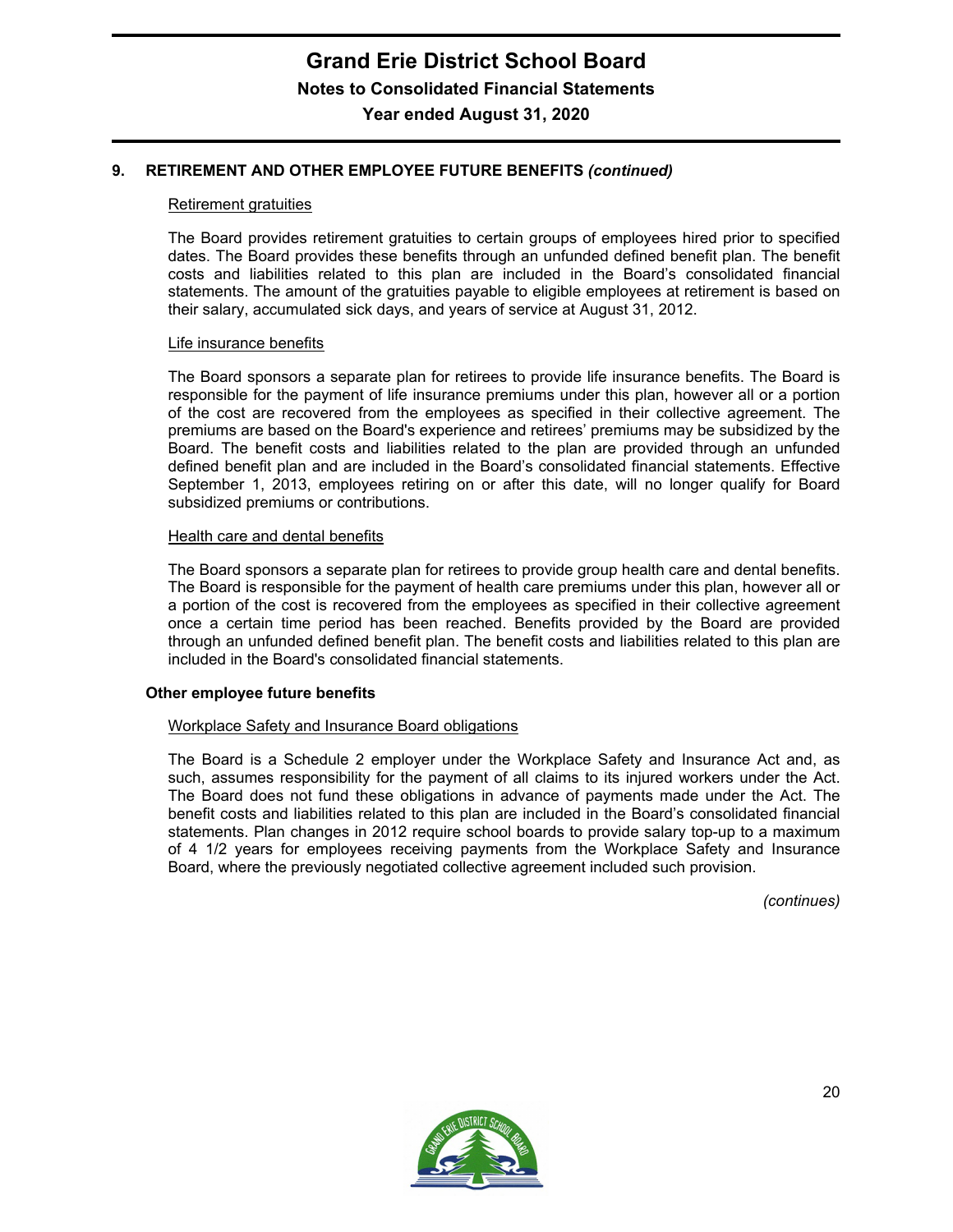### **9. RETIREMENT AND OTHER EMPLOYEE FUTURE BENEFITS** *(continued)*

#### Long-term disability life insurance and dental and health care benefits

The costs of salary compensation paid to employees on long-term disability leave are fully insured and are not included in the defined benefit plan.

#### Sick leave top-up benefits

A maximum of eleven unused sick leave days from the current year may be carried forward into the following year only, to be used to top-up salary for illnesses paid through the short-term leave and disability plan in that year. The benefit costs expensed in the financial statements are \$200,100 (2019 – \$183,652).

For accounting purposes, the valuation of the accrued benefit obligation for the sick leave top-up is based on actuarial assumptions about future events determined as at August 31, 2020 and was extrapolated from the results of the August 31, 2019 valuation without gains and losses.

#### **10. TANGIBLE CAPITAL ASSETS**

| <b>COST</b>             | 2019           | Additions<br><b>Disposals</b> |                | 2020           |
|-------------------------|----------------|-------------------------------|----------------|----------------|
| Land                    | 4,131,147<br>S | \$<br>۰                       | \$<br>۰        | 4,131,147<br>S |
| Land improvements       | 15,304,694     | 4,688,549                     | $\blacksquare$ | 19,993,243     |
| <b>Buildings</b>        | 342,961,518    | 13,190,356                    | ۰              | 356, 151, 874  |
| Portable structures     | 6,366,792      |                               | 1,548,000      | 4,818,792      |
| Furniture and equipment | 5,026,112      | 59,694                        | 213,611        | 4,872,195      |
| Computer hardware       | 8,867,518      | 271,721                       | 3,094,703      | 6,044,536      |
| Capital leased assets   | 534,779        |                               |                | 534,779        |
| Vehicles                | 761,456        | 61,452                        |                | 822,908        |
|                         |                |                               |                |                |
|                         | \$383,954,016  | 18,271,772<br>\$.             | 4,856,314      | \$397,369,474  |

| <b>AMORTIZATION</b>     | 2019           | Amortization     | <b>Disposals</b>         | 2020           |
|-------------------------|----------------|------------------|--------------------------|----------------|
|                         |                |                  |                          |                |
| Land improvements       | 5,260,514<br>S | 1,815,858<br>\$. | -\$<br>۰                 | 7,076,372<br>S |
| <b>Buildings</b>        | 150,892,251    | 12,754,753       | $\overline{\phantom{a}}$ | 163,647,004    |
| Portable structures     | 4,322,986      | 282,574          | 1,548,000                | 3,057,560      |
| Furniture and equipment | 2,547,954      | 477,387          | 213,611                  | 2,811,730      |
| Computer hardware       | 5,418,515      | 1,491,205        | 3,094,703                | 3,815,017      |
| Capital leased assets   | 534,779        |                  | -                        | 534,779        |
| Vehicles                | 535,171        | 87,452           | -                        | 622,623        |
|                         |                |                  |                          |                |
|                         | \$169,512,170  | 16,909,229<br>S  | 4,856,314                | \$181,565,085  |

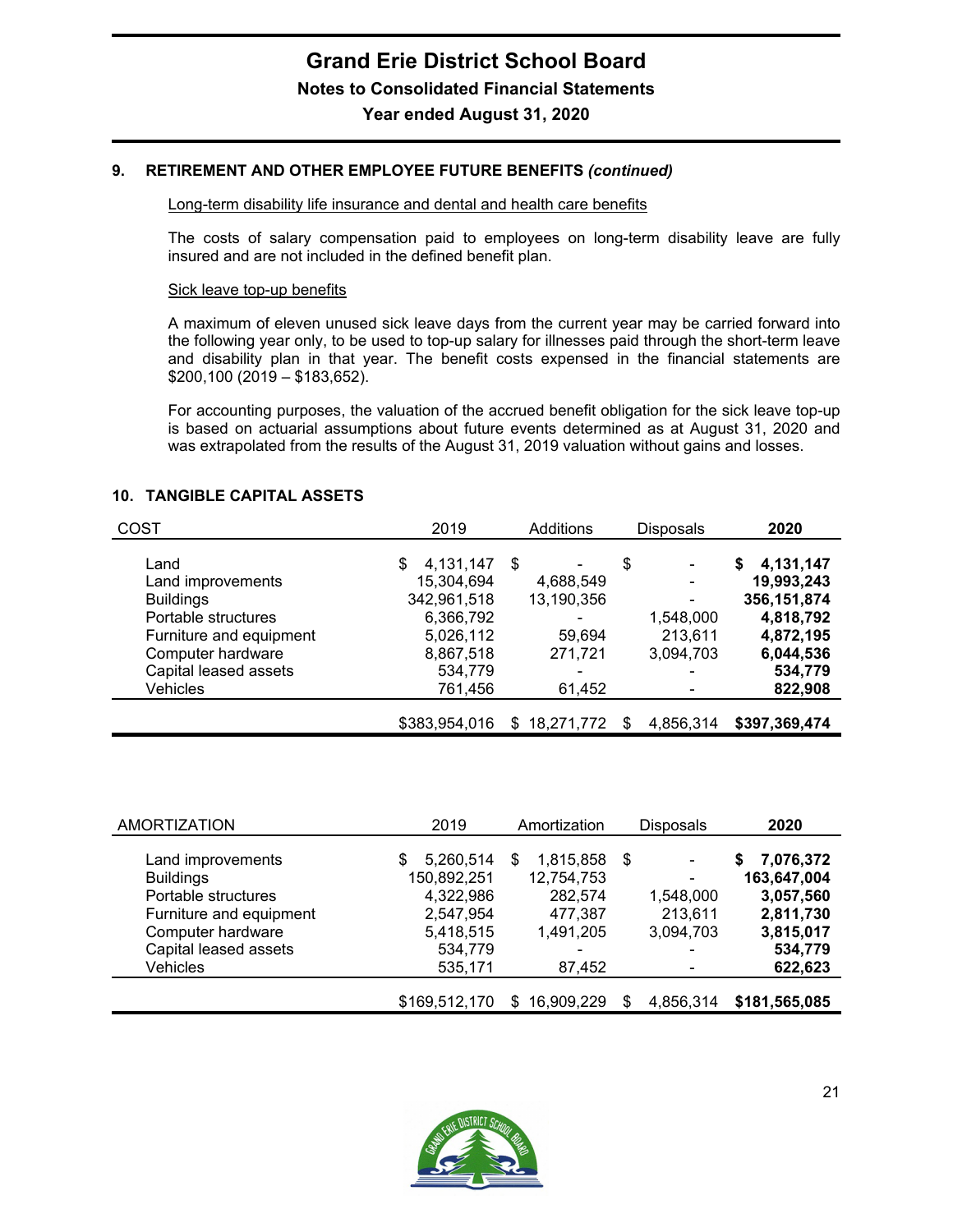# **Grand Erie District School Board Notes to Consolidated Financial Statements**

**Year ended August 31, 2020**

| <b>NET BOOK VALUE</b>                                              | 2020                                  | 2019                                  |
|--------------------------------------------------------------------|---------------------------------------|---------------------------------------|
| Land<br>Land improvements                                          | 4,131,147<br>S.<br>12,916,871         | \$4,131,147<br>10,044,180             |
| <b>Buildings</b><br>Portable structures<br>Furniture and equipment | 192,504,870<br>1,761,232<br>2,060,465 | 192,069,267<br>2,043,806<br>2,478,158 |
| Computer hardware<br>Vehicles                                      | 2,229,519<br>200,285                  | 3,449,003<br>226,285                  |
|                                                                    | \$215,804,389                         | \$214,441,846                         |

The Board has identified \$808,568 in buildings that qualify as assets permanently removed from service with a net book value of \$236,655 as at August 31, 2019. During 2020 this asset was brought back into service.

# **11. DEBT CHARGES AND CAPITAL LOAN INTEREST**

The debt charges and capital loan interest charges includes principal and interest payments as follows:

|                                                                             | 2020                   | 2019                   |
|-----------------------------------------------------------------------------|------------------------|------------------------|
| Principal payments on long-term debt<br>Interest payments on long-term debt | 4,128,921<br>3,384,719 | 4,134,667<br>3,557,905 |
|                                                                             | 7.513.640              | 7.692.572              |

# **12. ACCUMULATED SURPLUS (DEFICIT)**

Accumulated surplus (deficit) consists of the following:

|                                                     | 2020        | 2019         |
|-----------------------------------------------------|-------------|--------------|
| Surplus (deficit):                                  |             |              |
| Invested in non-depreciable tangible capital assets | 4,131,147   | 4,098,051    |
| Employee future benefits                            | (5,813,557) | (11,630,715) |
| School generated funds                              | 3,714,672   | 3,661,644    |
| Accumulated surplus                                 | 3,283,733   | 2,959,575    |
|                                                     | 5,315,995   | (911, 445)   |

The Grand Erie District School Board has achieved the required accumulated surplus and has successfully completed the targets outlined in the Multi-year Financial Recovery Plan, developed in collaboration with the Ministry of Education.

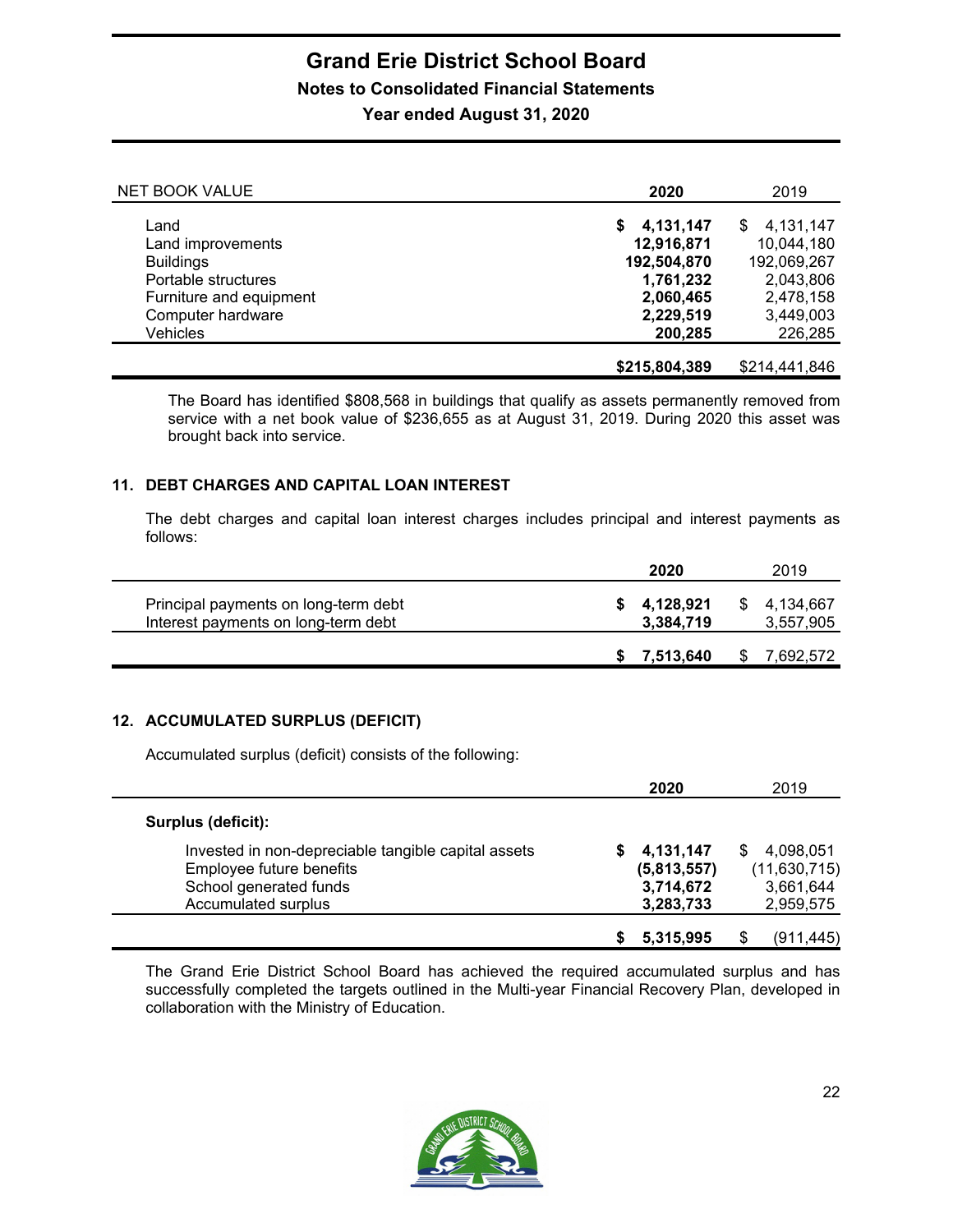# **13. EXPENSES BY OBJECT**

The following is a summary of the expenses reported on the consolidated statement of operations by object:

|                                                                             | 2020 Budget                 | 2020 Actual                 | 2019 Actual                 |
|-----------------------------------------------------------------------------|-----------------------------|-----------------------------|-----------------------------|
| Salary and wages<br>Employee benefits                                       | \$221,191,973<br>34,374,176 | \$219,325,116<br>37,033,228 | \$223,626,006<br>38,612,865 |
| Staff development                                                           | 968,664                     | 514,812                     | 1,210,347                   |
| Supplies and services<br>Interest charges on capital                        | 26,631,352<br>3,454,198     | 22,478,382<br>3,384,719     | 29,047,111<br>3,793,426     |
| Rental expenses                                                             | 84,817                      | 114,066                     | 170,015                     |
| Fees and contract services<br>Amortization and loss on disposal of tangible | 18,425,915                  | 18,515,393                  | 18,676,496                  |
| capital assets and assets held for sale                                     | 19,012,114                  | 16,909,229                  | 16,659,639                  |
| Other                                                                       | 468,346                     | 707,208                     | 491,479                     |
|                                                                             | \$324,611,555               | \$318,982,153               | \$332,287,384               |

# **14. TRUST FUNDS**

Trust funds administered by the Board amounting to \$1,218,035 (2019 - \$1,225,908) have not been included in the consolidated statement of financial position nor have their operations been included in the consolidated statement of operations.

# **15. CONTRACTUAL OBLIGATIONS**

The Board has ongoing commitments under operating leases and efficiency services agreements. Anticipated payments over the next five years are as follows:

| 2021 | 4,250,000    |
|------|--------------|
| 2022 | 4,199,000    |
| 2023 | 3,654,500    |
| 2024 | 3,062,000    |
| 2025 | 3,340,000    |
|      |              |
|      | \$18,505,500 |

The Board had \$611,625 in letters of credit outstanding with the bank as at August 31, 2020 (2019 - \$567,000), which were required for security on some of the construction projects.

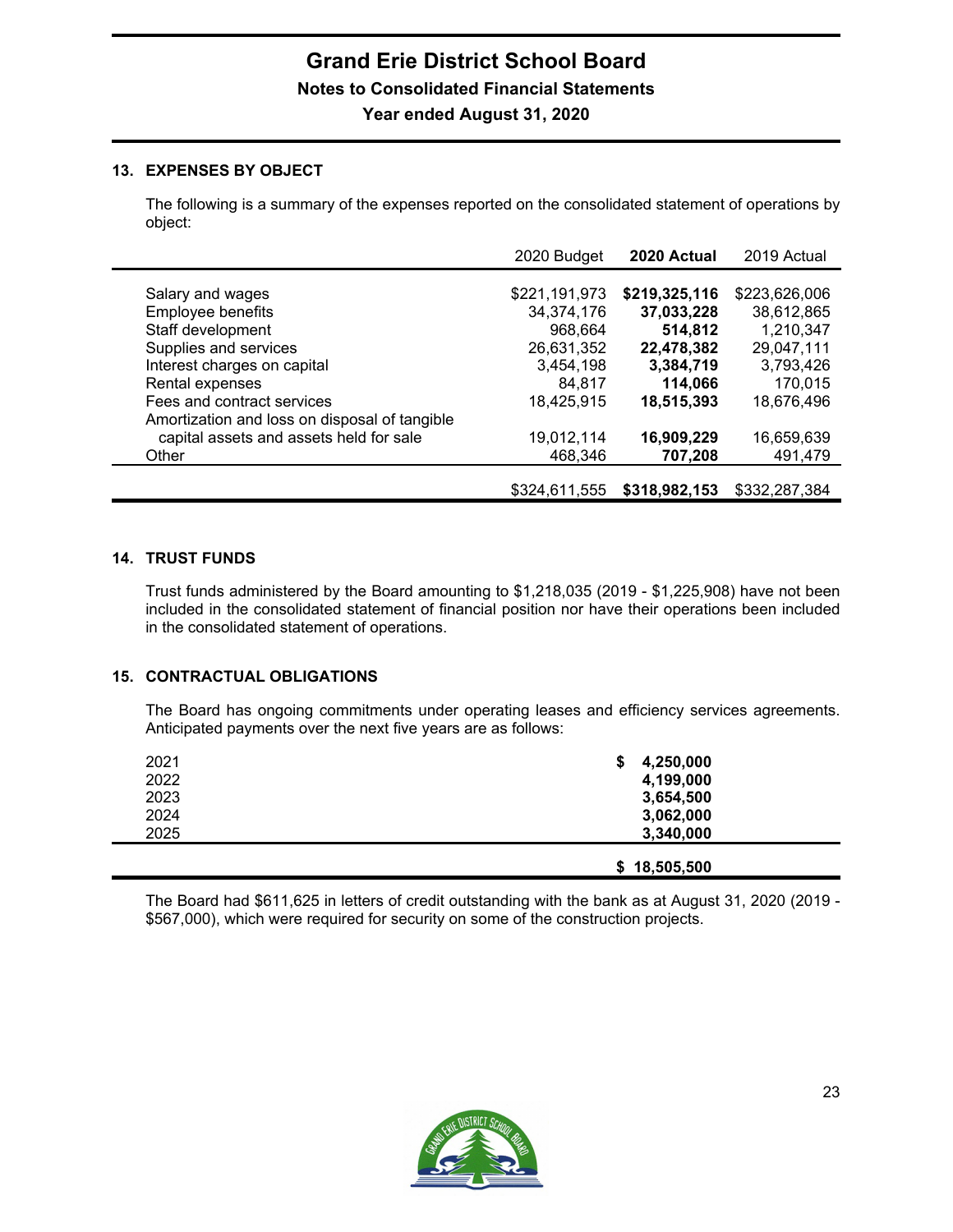# **Grand Erie District School Board Notes to Consolidated Financial Statements**

# **Year ended August 31, 2020**

#### **16. EXTRAORDINARY EVENT**

On March 11, 2020, the World Health Organization characterized the outbreak of a strain of the novel coronavirus ("COVID-19") as a pandemic which has resulted in a series of public health and emergency measures that have been put in place to combat the spread of the virus. The duration and impact of COVID-19 is unknown at this time and it is not possible to reliably estimate the impact that the length and severity of these developments will have on the financial results and condition of the Board in future periods.

# **17. EDUCATIONAL SERVICES TRANSFERS**

Grand Erie District School Board has education services agreements with Indigenous Services Canada (ISC) and The Mississaugas of the Credit First Nations (MCFN). The agreements provide accommodation, instruction, and special services for Indigenous pupils. Revenues earned by the Board during the year are as follows:

|                                                          |   | 2020      |    | 2019      |
|----------------------------------------------------------|---|-----------|----|-----------|
|                                                          |   |           |    |           |
| <b>Indigenous Services Canada (Six Nations)</b>          |   |           |    |           |
| Educational services - secondary                         | S | 4,797,929 | \$ | 5.062.306 |
| Special services agreement - educational                 |   |           |    |           |
| counsellor/native advisor                                |   | 476,900   |    | 460,272   |
| Special services agreement - high cost special secondary |   | 600,000   |    | 600,000   |
| Other                                                    |   | 164,648   |    | 251,418   |
|                                                          |   |           |    |           |
|                                                          |   | 6,039,477 |    | 6,373,996 |
|                                                          |   |           |    |           |
|                                                          |   |           |    |           |
| The Mississaugas of the Credit First Nations             |   |           |    |           |
| Educational services - secondary                         |   | 548,409   |    | 553,690   |
| Special services agreements                              |   | 41,344    |    | 99,021    |
|                                                          |   |           |    |           |
|                                                          |   | 589,753   |    | 652,711   |
|                                                          |   |           |    |           |
| Total                                                    |   | 6,629,230 | S  | 7.026.707 |

# **18. ONTARIO SCHOOL BOARD INSURANCE EXCHANGE (OSBIE)**

The school board is a member of the Ontario School Board Insurance Exchange (OSBIE), a reciprocal insurance company licensed under the Insurance Act. OSBIE insures general public liability, property damage, and certain other risks. Liability insurance is available to a maximum of \$27,000,000 per occurrence.